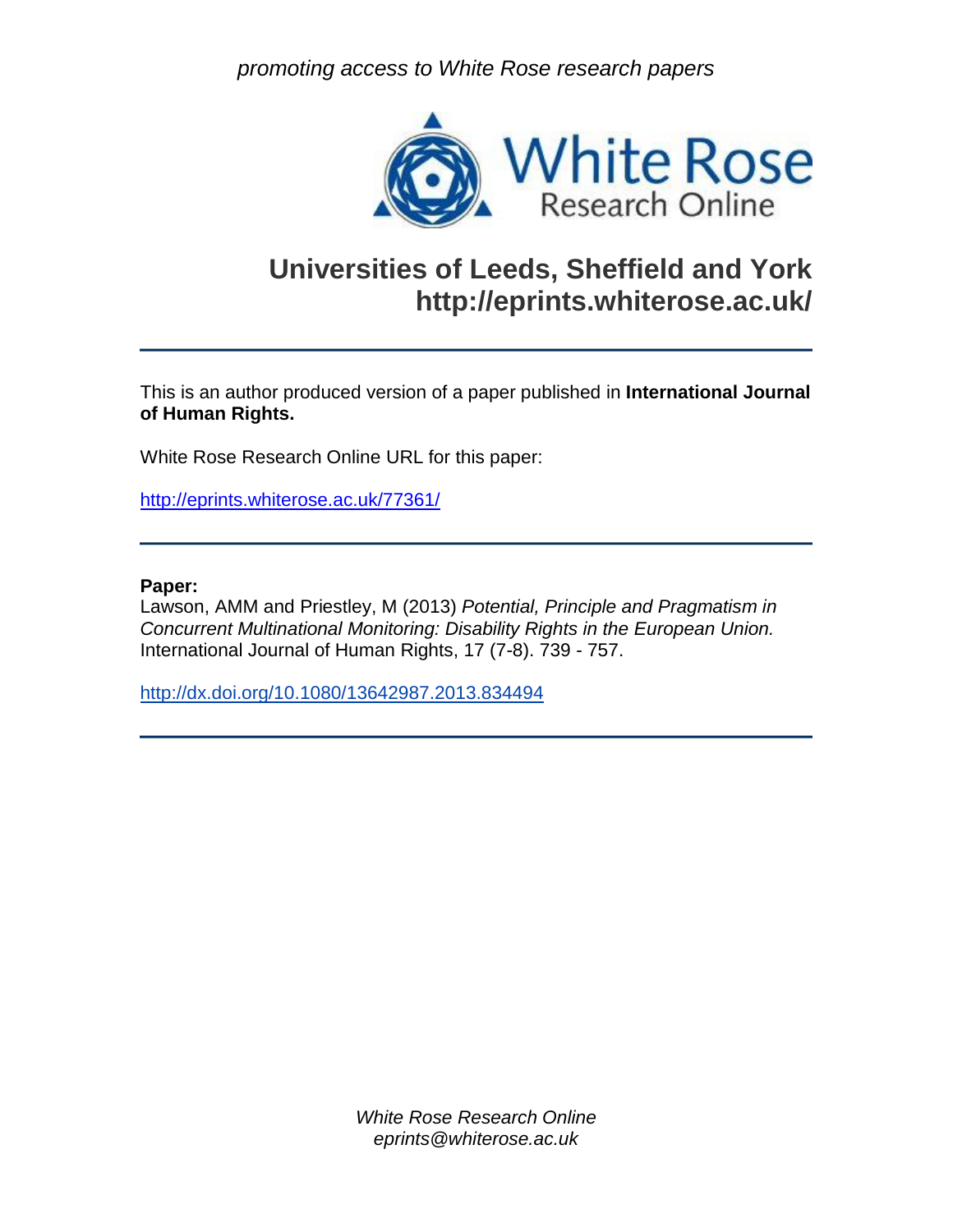## **Potential, principle and pragmatism in concurrent multinational monitoring: disability rights in the European Union**

Anna Lawson and Mark Priestley\*

## **Abstract**

This article responds to some of the limitations of traditional human rights monitoring systems by identifying the potential for more dynamic methods of recording and reporting rights-based evidence. The paper distinguishes between 'consecutive' and 'concurrent' models of monitoring and between hierarchical and non-hierarchical monitoring systems. Using the example of the United Nations Convention on the Rights of Persons with Disabilities (CRPD), a principled framework for systems development in this field is outlined. The practical contingencies of designing and implementing new monitoring tools across 34 European countries are then reviewed. The paper concludes that more flexible and dynamic reporting tools can help to make States more accountable for the implementation of their human rights obligations and facilitate policy-exchange and the sharing of good practice. Recent developments within the EU disability field offer potential for adaptation to other human rights fields and to other regions of the world.

## **1 Introduction**

 $\overline{a}$ 

Effective human rights implementation requires effective tools to monitor progress toward the realisation of rights embodied in legal instruments. Within the existing toolkit of rights monitoring, report writing occupies a central, even 'hallowed'<sup>1</sup> position. Indeed, so heavy has been the emphasis on report-writing that it has been described as a 'fetish' in which NGOs and others have indulged at the expense of effective dissemination or impact.<sup>2</sup> Recent years have witnessed growing interest in the development of rights based measurement indicators. $3$  The Office of the High Commissioner for Human Rights (OHCHR), at the request of the treaty bodies, has invested considerable effort in this area which has resulted in the publication of an influential indicator framework. 4

The OHCHR has elaborated a threefold typology of indicators (qualitative and quantitative) for monitoring progress on the realisation of key 'attributes' or elements of any human right – namely, indicators of 'structure', 'process' and 'outcome'.<sup>5</sup> These three types broadly correspond to Landman's division between measurement of human rights in principle, policy and practice.<sup>6</sup> Thus, 'structural' indicators concern 'the ratification and adoption of legal instruments and [the] existence of basic institutional mechanisms deemed necessary for facilitating realisation of a human right'.<sup>7</sup> They focus on evidencing the commitment that States have made to relevant human rights, such as ratification of relevant Treaty provisions. 'Process' indicators, by contrast, concern the efforts that a State is making to carry out these human rights commitments. An example might be the implementation of a policy or the amount of funding devoted to a particular programme. 'Outcome' indicators then 'capture attainments… that reflect the status of realization of human rights in a given context<sup>'.8</sup>

Despite the impressive efforts devoted to such conceptualisations, de Beco notes that 'most sets of human rights indicators have never been applied and … discussions on them seem not to leave the conceptual sphere'.<sup>9</sup> He suggests that one reason for this is the practical challenge of gathering data to support such indicator systems – a challenge which is heightened in systems that aim to monitor the situation in more than one country. There are also ideological concerns that monitoring based on indicators may lead to an inappropriate reliance on

<sup>\*</sup> Centre for Disability Studies, University of Leeds. The opinions expressed in this paper are those of the authors alone and do not represent an official view of the European Commission or any other party.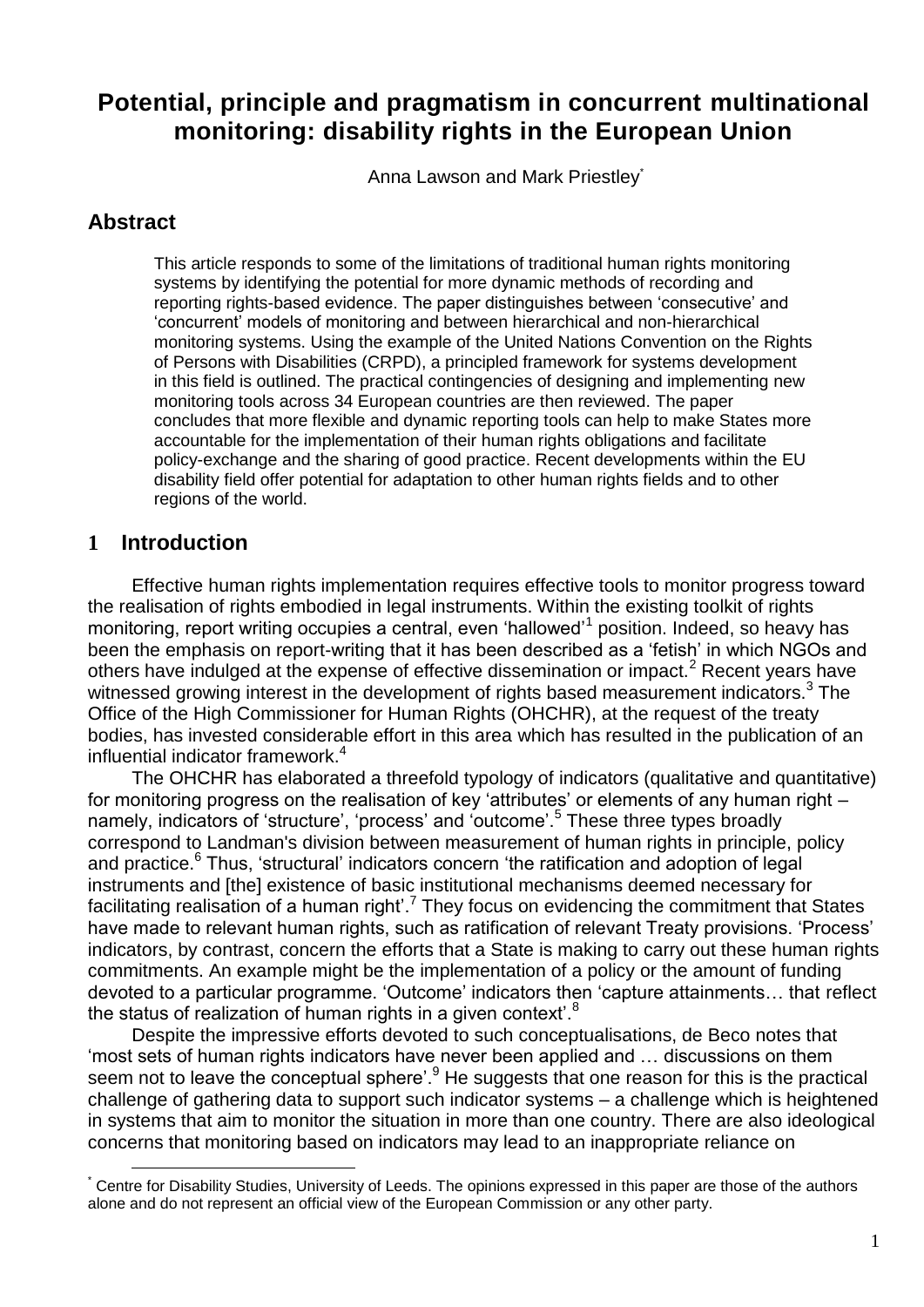quantitative measures in a field driven by its qualitative principles.<sup>10</sup> In addition, as Felner has argued, measures are needed that go beyond confirmation of baseline compliance and that hold states accountable for the progressive and maximum realisation of rights within their available resources.<sup>11</sup> Overall, there is widespread consensus that while 'there are no simple solutions for the human rights measurement problem',<sup>12</sup> further methodological and technical innovation, combined with careful conceptualisation, is urgently needed.

The field of disability rights provides rich material for examining innovation in rights monitoring because of the catalytic effect of the United Nations Convention on the Rights of Persons with Disabilities (CRPD).<sup>13</sup> This Convention imposes monitoring obligations on States Parties which, although falling short of some of the proposals made during its elaboration, significantly exceed those imposed by previous human rights treaties.<sup>14</sup> Thus, not only are Parties required to submit to the treaty body a periodic and 'comprehensive report on measures taken to give effect to [their] obligations...and on the progress made in that regard'<sup>15</sup> but, in addition, they must 'collect appropriate information, including statistical and research data, to enable them to formulate and implement policies' giving effect to the Convention.<sup>16</sup> Further, the CRPD requires each Party to designate or establish frameworks (including at least one independent entity) to monitor progress in their implementation of Convention rights.<sup>17</sup> These provisions have intensified the interest in, and urgency for, new monitoring models and tools. The intensification of national monitoring initiatives, together with the common rights framework provided by the CRPD, enhances opportunities for collecting cross-national data and for developing new multinational monitoring tools. Multinational efforts are not substitutes for national monitoring effort.<sup>18</sup> Indeed, they may strengthen national data-collection processes by prompting efforts to gather information on issues traditionally neglected.

It is against this background that we introduce recent innovations in 'concurrent multinational monitoring' in which we have played a part.<sup>19</sup> The immediate context is that of disability rights in the European Union (EU) but the lessons learned have wider application. We argue that concurrent multinational monitoring tools, if grounded on appropriate principles and supported by appropriate technologies, offer significant advantages over conventional reportbased tools. Concurrent multinational monitoring, grounded in a dynamic evidence base and facilitated by internet technologies, can assist in holding States accountable for the effective implementation of human rights obligations and support processes of mutual learning and good practice sharing.

This paper is divided into four main sections. First, the distinguishing features of concurrent multinational monitoring are established. This is followed by reflection on the potential benefits it could offer. The third section outlines core principles which we have identified as those which should underpin an idealised system of concurrent multinational monitoring in the disability field. The fourth section then examines the systems in the EU, with particular attention being given to statistical Indicators of Disability Equality in Europe (IDEE) and a novel database reporting tool 'The Disability Online Tool of the Commission' (DOTCOM).<sup>20</sup> The development of these two systems represents a pragmatic effort to apply innovative monitoring methodology in practice and is part of an on-going venture with potential for enhancement through the addition of further evaluative mechanisms. The conclusion evaluates progress against the principles previously identified and assesses the extent to which the EU experience may provide useful lessons for the development of more dynamic concurrent multinational monitoring tools beyond the disability field and in other regions of the world.

## **2 The characteristics of concurrent multinational monitoring**

Multinational rights monitoring models may be broadly 'concurrent' or 'consecutive' in approach. Consecutive multinational monitoring gathers, presents or scrutinises data relating to particular countries (or groups of countries) sequentially.<sup>21</sup> Concurrent multinational monitoring, as the name suggests, is concerned with evidencing the state of affairs in more than one country simultaneously.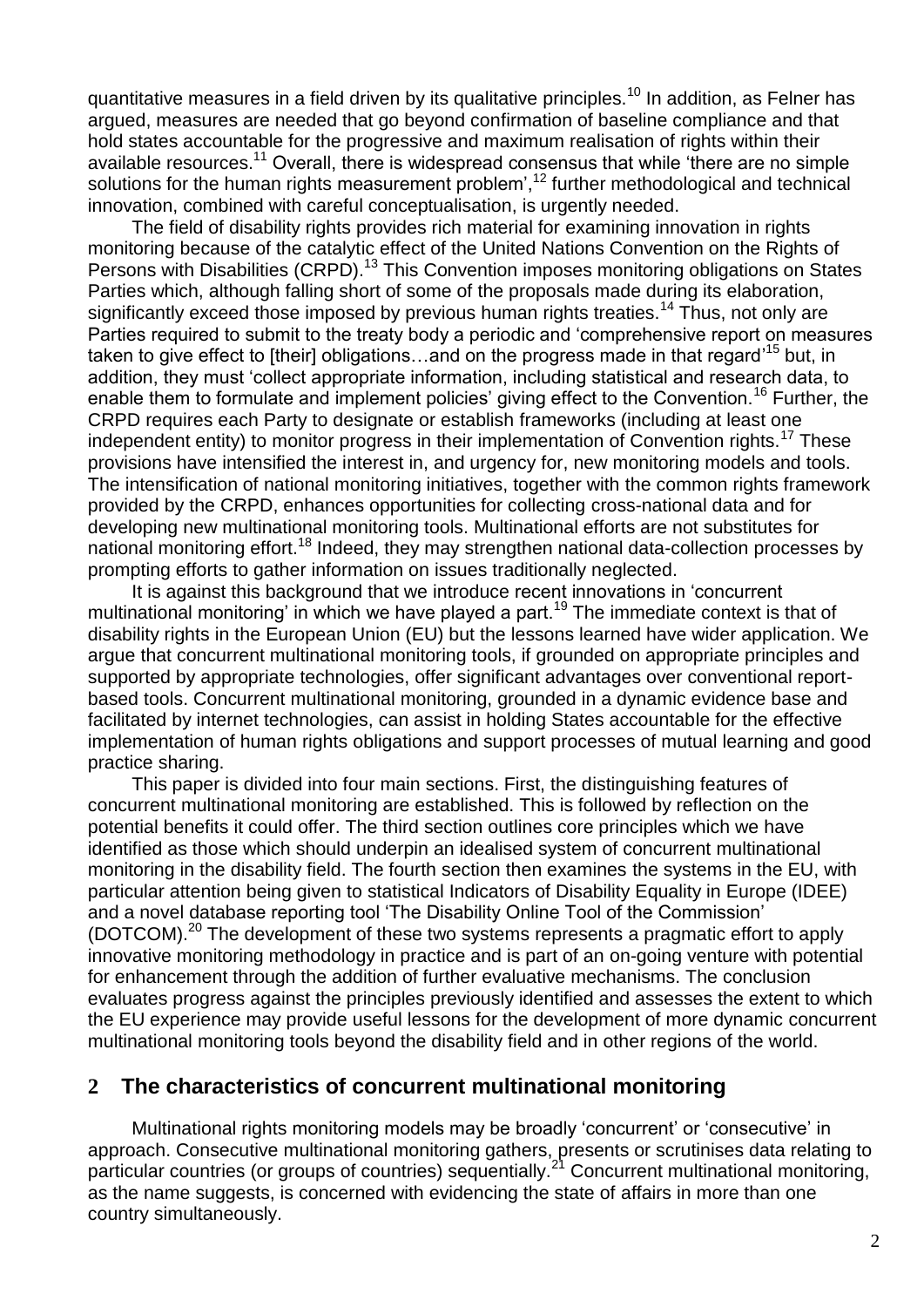Typically, the consecutive model is marked by a periodic cycle in which individual country reports are reviewed in turn, on a recurrent basis. In the disability field, the mechanism adopted by the UN Committee on the Rights of Persons with Disabilities<sup>22</sup> is the most high profile example, and is characteristic of similar processes whereby a supranational body is charged with detailed examinations of national situations on which it offers advice or recommendations.<sup>23</sup> The system is also hierarchical in that national governments have, through treaty ratifications, agreed to the supervisory role of the supranational body in question. However, consecutive multinational monitoring may also be carried out in non-hierarchical contexts, without the formal consent or co-operation of national governments. In the disability field, the activities of Disability Rights Promotion International (DRPI) provide one such example.<sup>24</sup>

Concurrent multinational monitoring, by contrast, brings together data from all the countries being monitored simultaneously and continuously. In such a system, scrutiny does not necessarily rotate between countries, or groups of countries, but may be focused equally or differentially on all or any countries at any point in the monitoring process. Examples of nonhierarchical concurrent multinational monitoring include the Freedom Index,<sup>25</sup> the European Gender Equality Index<sup>26</sup> and, in the disability context, the International Disability Rights Monitor (IDRM) - although, as yet, IDRM has collected national data within each region only once. A concurrent monitoring system should thus be distinguished from a one-off cross-sectional reporting exercise, such as a multinational study conducted at a specific point in time. For example, the World Health Organisation's *World Disability Report*<sup>27</sup> can be viewed as an ambitious cross-sectional report on the global state of affairs although it is not yet an on-going concurrent monitoring venture. A concurrent system would allow changing data from any country to be updated and reported as developments occur.

Examples of hierarchical concurrent monitoring are less easy to identify. This is largely because the hierarchical systems have tended to adopt consecutive report based systems (although the development of comparative rights based measurement indicators would offer concurrent observations of a quantitative kind). There are good pragmatic reasons for this historic preference. Consecutive monitoring allows limited expert resources to be focused intensively on individual countries in turn, facilitating a deeper scrutiny than would be possible if scarce resources were constantly divided between countries. Further, the overarching aim of most hierarchical human rights monitoring systems is to assess the totality of progress being made within each particular country rather than how its progress compares with that being made in other countries. However, despite these advantages, there are also problems particularly where over-burdened and under-resourced systems result in delays in scrutiny and accountability (e.g. we estimate the likely time from submission of State Parties' reports to their scrutiny by the UN Committee on the Rights of Persons with Disabilities may now be approaching seven years). Unsurprisingly, such difficulties have resulted in calls for reform of the UN human rights monitoring mechanisms.<sup>28</sup>

Concurrent multinational monitoring models offer an alternative way of collecting and presenting human rights data. In principle, such systems could combine the rich evidence base offered by 'hallowed' country reports with the structured comparison of rights based measures, utilising both qualitative and quantitative evidence in a responsive and flexible reporting tool. This, in effect, is the methodological challenge to which we address this paper.

#### **3 Potential: the added value of concurrent multinational monitoring**

As previously noted, multinational monitoring systems cannot replace national monitoring responsibilities entirely and the importance of strong national engagement cannot be overstated.<sup>29</sup> Neither should concurrent multinational systems be regarded as replacements for the detailed and hierarchical scrutiny of each individual country, as by the UN Committee on the Rights of Persons with Disabilities. Further, as the Office of the OHCHR has pointed out, an 'index to rank countries according to their human rights performance' is not 'necessarily desirable'.<sup>30</sup> Ranking systems are likely to be resisted by national governments for political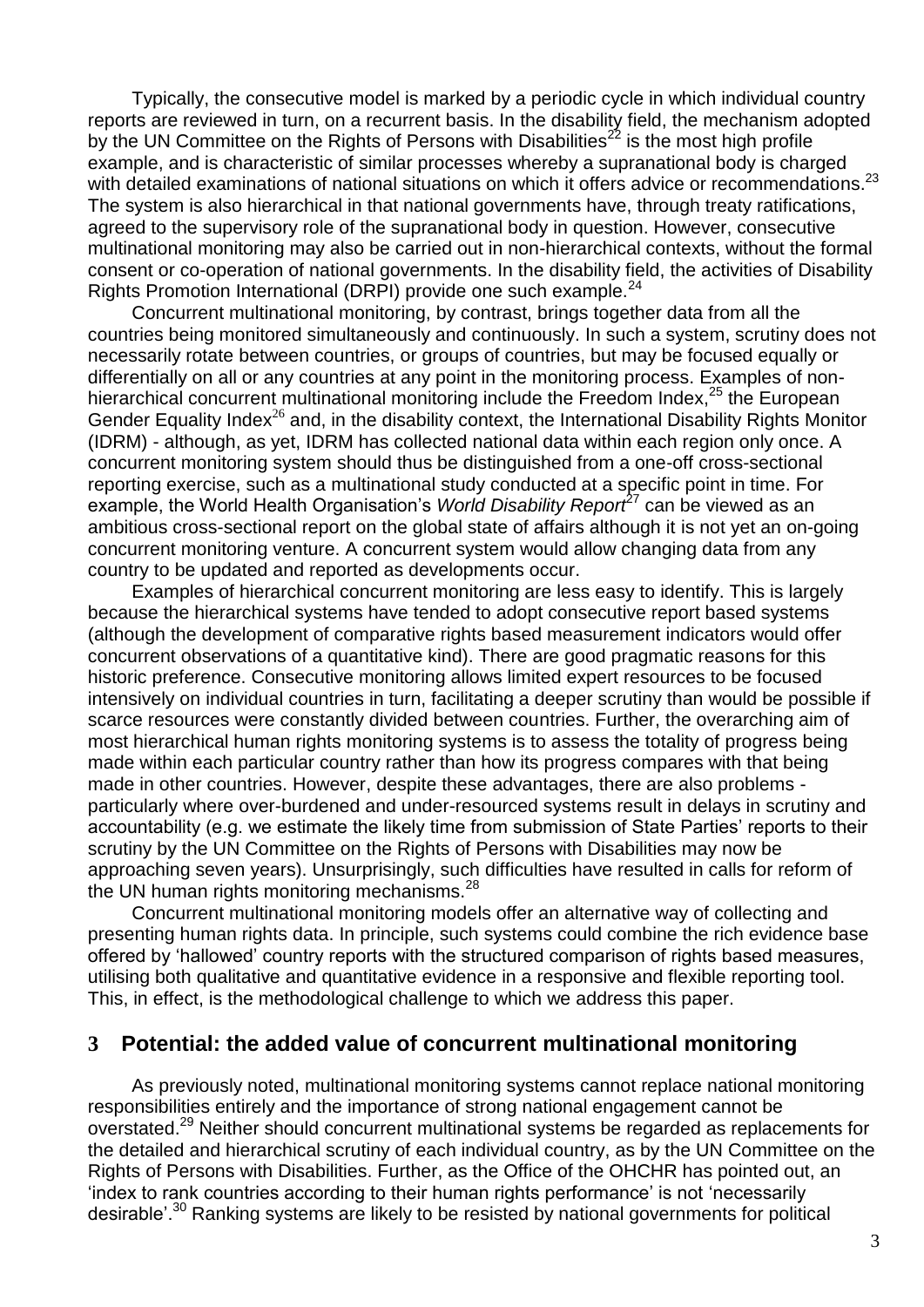reasons; they may fail to take account of important contextual differences between different countries (including resource capacity); and they risk giving the impression to strong performers that continued effort in progressive realisation of human rights is not a priority.<sup>31</sup> While accepting the validity of such concerns, we argue that there are significant potential benefits in developing dynamic concurrent multinational monitoring tools which incorporate qualitative information (including descriptions of relevant policies, laws and other measures as well as evaluations of impact and effectiveness) and thus go beyond the traditional conception of them as quantitative measurement indicators.

Two principal objectives of human rights monitoring systems may be identified, in the disability field and more generally.<sup>32</sup> First, in relation to governments, to help identify problem areas, to inform the development of more evidence-based policies and to make transparent any areas of inaction or retrogression. Second, in relation to non-governmental actors, to inform and strengthen their efforts to challenge human rights violations and to work for social change. Concurrent multinational monitoring has the potential to make a significant contribution to the fulfilment of both these objectives. .

Taking the first objective, drawing together analogous information from different countries about the situation of disabled people and the protection of their rights could provide national governments with additional incentives to implement reform and to identify innovative and promising practice.<sup>33</sup> This potential is enhanced where there is also opportunity for multinational intervention or dialogue on human rights issues (for example, at the EU level). In such contexts, comparable cross-national data has added value in identifying priorities, trends and examples of good practice to shape regional policies as well as national ones. In this regard, the EU possesses relatively strong mechanisms that may shape legal and policy development (including through processes of mutual learning and good practice sharing) in its 28 Member States. The 'competences' of the EU to legislate and to initiate policy are defined in its foundational treaties – consolidated in the Treaty on the European Union and the Treaty on the Functioning of the European Union) and the relationship between these competences and the policy areas covered by the CRPD is set out in Annex II of the European Council's 2009 Decision authorising  $E\dot{U}$  conclusion of the CRPD.<sup>34</sup> The fact that the EU has ratified the CRPD, alongside the vast majority of its Member States, poses new and challenging questions as to the precise boundaries between EU and Member State competences in the disability field.<sup>35</sup> For present purposes, it suffices to say that EU countries ratifying the CRPD thereby submit to hierarchical monitoring by the UN Committee in a broader range of policy domains than those for which they have agreed to hierarchical monitoring by the EU. EU efforts to monitor progress in disability rights implementation is therefore subject to limitations, the negotiation of which calls for a significant degree of political pragmatism.

Taking the second objective, concurrent models of multinational monitoring also have the potential to provide information useful to national, regional and international non-governmental organisations (NGOs) in their efforts to campaign for CRPD-inspired laws, policies and programmes. For instance, multinational monitoring tools might reveal, in a timely way, how the legal or policy approach of one country compares with others on the same issue (e.g. in guardianship and legal capacity legislation or reasonable accommodation and nondiscrimination laws). NGOs, like governments, would be assisted by concurrent multinational evidence to identify examples of promising practices or poor performance that could shape their lobbying efforts and policy claims.<sup>36</sup> However, in any kind of system, the value to NGOs of evidence remains contingent on its underlying veracity and its accountability to civil society (e.g. through some form of shadow reporting).

In summary, concurrent models of multinational monitoring offer the potential for added value over established systems of consecutive country reporting. This potential is particularly potent in contexts where regional multinational action on human rights is also possible, such as in the EU. However, there are practical and political limitations and the extent to which any new system might fulfil its potential will depend on pragmatism as well as principle. The following section outlines five basic principles, relevant to other rights monitoring models but particularly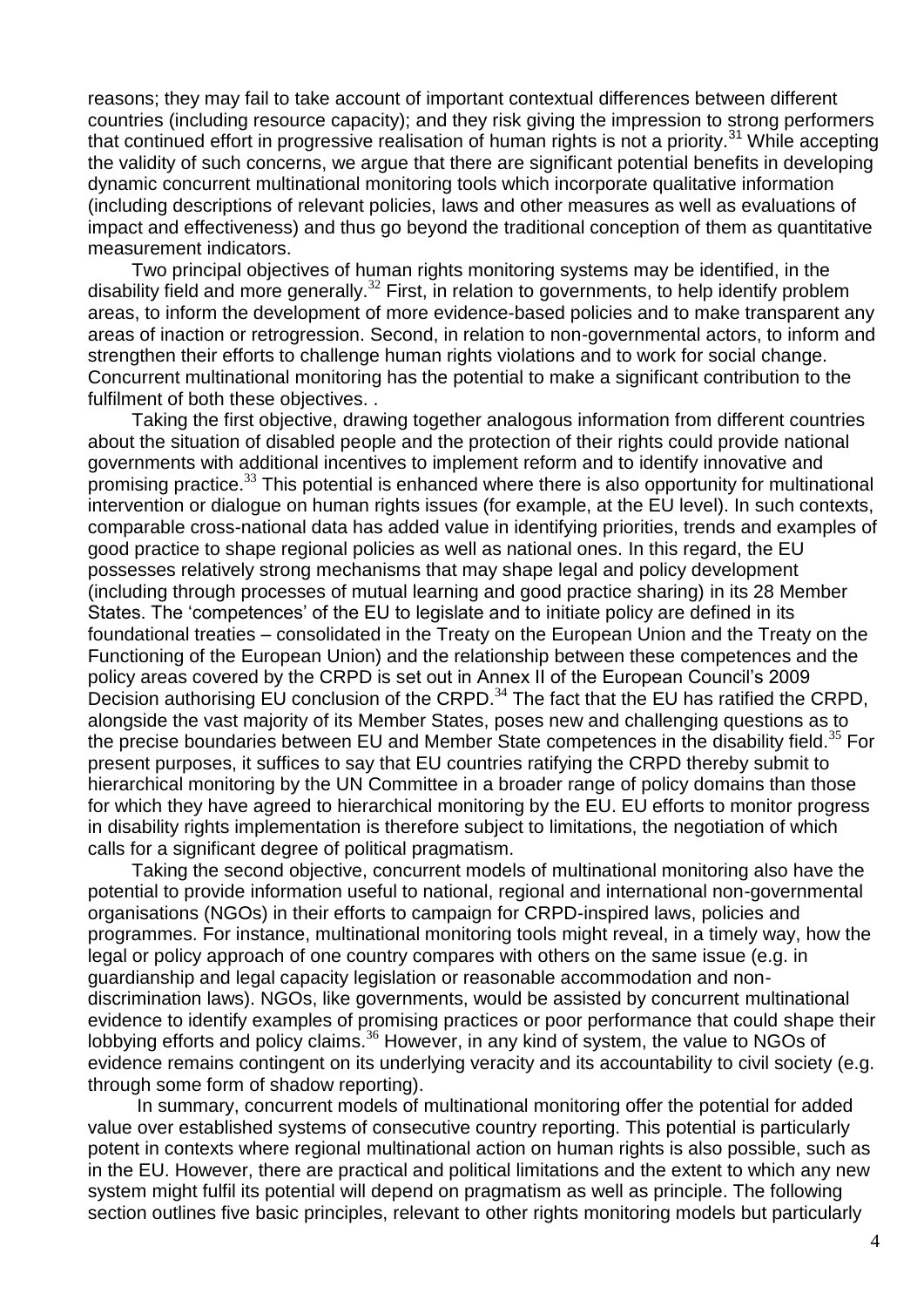pertinent to the development and implementation of a concurrent multinational monitoring system. These are derived and developed from a systematic analysis of disability rights monitoring mechanisms conducted in 2008 as part of the work of the European Academic Network of Experts on Disability (ANED).<sup>37</sup>

## **4 Principles: the basis for an effective concurrent monitoring system**

The five key principles for an effective rights monitoring system in the disability field are: the involvement of disabled people; sensitivity to intersectionality and inclusiveness; a focus on disabling barriers; comparability over time and between countries; and effective public dissemination.

## *4.1 Involvement*

Fundamental to the CRPD is the notion that disabled people should be fully involved in all aspects of its implementation.<sup>38</sup> This is unsurprising given the unprecedented involvement of civil society (particularly disabled people's organisations) in the elaboration of this Convention.<sup>39</sup> Thus, Article 4(3) requires States Parties to 'closely consult with and actively involve' disabled people, through their representative organisations, in 'the development and implementation of legislation and policies to implement the present Convention, and in other decision-making processes concerning' them. Further, as regards monitoring, Article 33(3) requires that 'civil society, in particular persons with disabilities and their representative organizations, shall be involved and participate fully in the monitoring process'. As well as being required by the CRPD, the full involvement of disabled people and their organisations in monitoring systems is likely to enhance the effectiveness of those systems – a point stressed by international disability rights monitoring projects such as IDRM<sup>40</sup> and DRPI.<sup>41</sup> An effective concurrent multinational monitoring system thus requires some facility for the active input of civil society actors, and in particular disabled people's organisations.

#### *4.2 Intersectionality and inclusiveness*

The 'disabled' population includes people with all types of impairment, of all ages, genders, sexual orientations, religions and ethnicities, situated in all types of living arrangement. CRPD rights are conferred on all and it is essential that monitoring seeks to be sensitive to difference and intersectionality.<sup>42</sup> Indeed, the CRPD attaches more explicit importance to intersectionality than previous UN human rights treaties, reflecting the development of a more multidimensional conception of equality in UN human rights law.<sup>43</sup> Thus, for example, Articles 6 and 7 of the CRPD require consideration of the particular situation of disabled women and children in implementation efforts and Article 31(2) requires that data collected by States Parties should be capable of disaggregation. The Reporting Guidelines of the Committee on the Rights of Persons with Disabilities specify that periodic State reports should include:

Statistical data on the realization of each Convention right, disaggregated by sex, age, type of disability (physical, sensory, intellectual and mental), ethnic origin, urban/rural population and other relevant categories, on an annual comparative basis over the past four years.<sup>44</sup>

This guidance sets a high standard not met in any of the State reports considered by the Committee to date. Indeed, it benchmarks an ideal that all countries will struggle to achieve. Nevertheless, it represents a goal toward which State Parties (and the  $EU^{45}$ ) must attempt to move and a principle that should be reflected in the development of any effective system of concurrent multinational monitoring.

## *4.3 Disabling Barriers - a social model approach*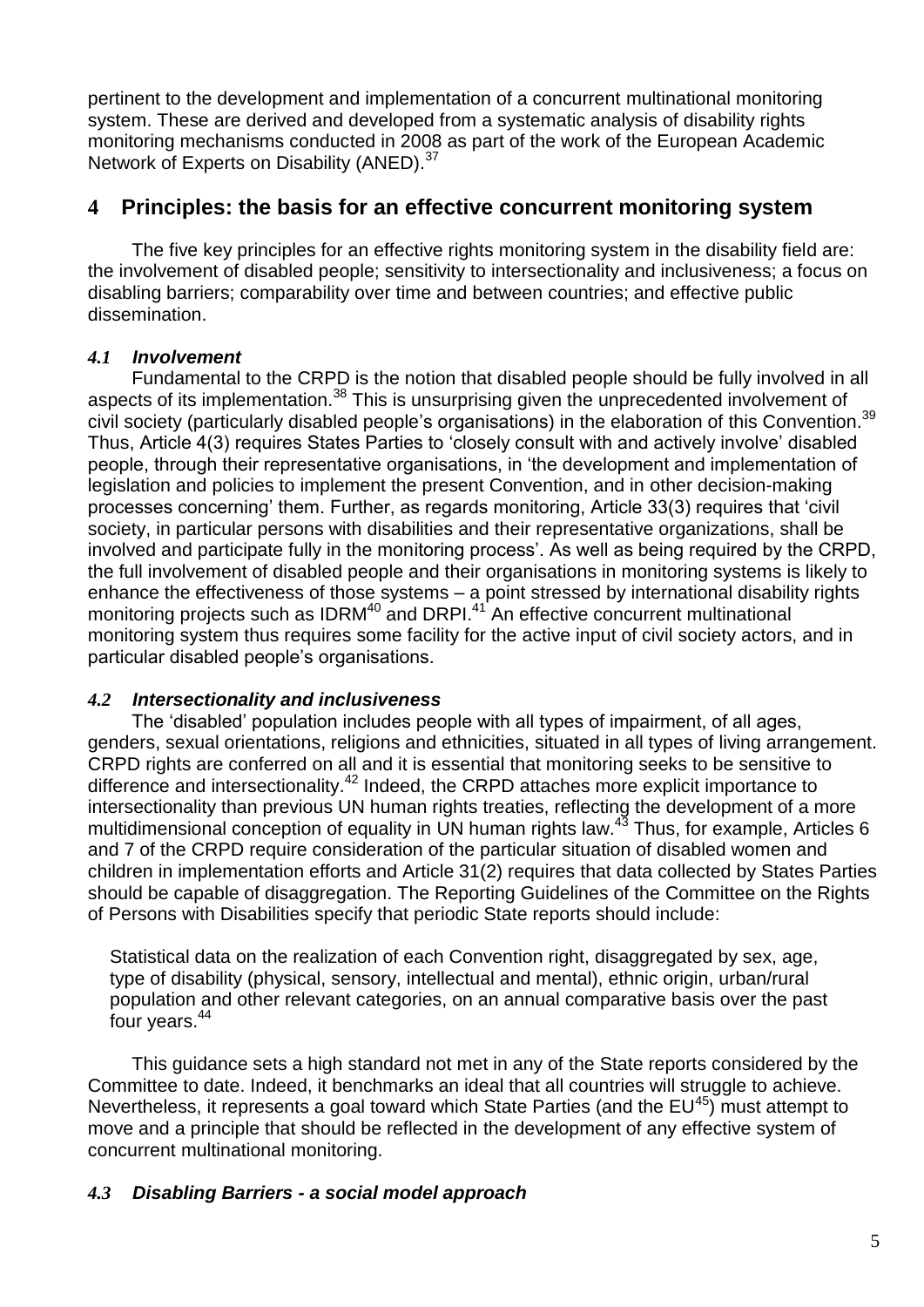Difficulties in defining 'disability' are illustrated by the fact that the English language version of the CRPD uses the term 'persons with disabilities' while Anglophone proponents of the social model of disability (including ourselves) more often refer to people regarded as having 'impairments' and reserve the term 'disability' for the exclusionary effects that socially created barriers impose upon them.<sup>46</sup> Nevertheless, the CRPD explicitly recognises the disabling impact of societal barriers on people with 'impairments'<sup>47</sup> and draws inspiration from a broad social model approach.<sup>48</sup> Thus, someone with impairment may become 'disabled' as a consequence of their encounters with societal barriers but, in an idealised society where such barriers were absent, might cease to be disabled. The progressive realisation of human rights for disabled people thus requires actions that identify and eradicate the barriers to full participation and equality for all people with impairments in society.

Comparing 'disability' in different countries, from a social model perspective, is then markedly different from comparing the prevalence of impairments. It requires comparison of participation barriers and identification of equality gaps that exist between people with and without impairments (as well as analysis of the actions being taken to remove barriers and close the gaps). Achieving comparable data on such issues from different countries depends on the extent to which comparable barriers, comparable groups of people (with and without impairments) and comparable outcomes can be evidenced in the available data.

#### *4.4 Comparability*

The OHCHR has emphasised that indicators should be sensitive to the socio-economic context of the countries to which they are applied. Thus, indicators appropriate for a relatively wealthy industrialised country might have less relevance to a poorer one.<sup>49</sup> However, in systems of concurrent multinational monitoring, where cross-country comparison is particularly important, there is a case for arguing that context sensitivity should not result in different indicators being used for different countries within the same system. Such sensitivity should be incorporated into the selection of the indicator set but the set should, ideally, apply to all the countries involved. In the case of comparison between countries within the EU, there are strong arguments for a consistency of approach.

The comparability of data between different countries underpins the success of any multinational monitoring system<sup>50</sup> but is particularly salient to achieving the potential of concurrent monitoring (e.g. it is more critical to the conceptualisation of cross-sectional indicators than to isolated country reports). However, collecting comparable evidence on disability rights poses some particular challenges, arising from national differences in identifying and defining disability, disabled people or disability law and policy, as well as differences in national monitoring methods and infrastructures.<sup>51</sup>

The comparability of progress over time is also relevant, notably in reporting progress using outcome indicators.<sup>52</sup> At the outset of longitudinal or time-series monitoring it is necessary to establish baseline measurements and appropriate indicators against which to measure future progress. Comparisons of progress then require monitoring to be conducted periodically on an on-going basis. Ideally, monitoring becomes 'not a snapshot but an on-going video'.<sup>53</sup> The consecutive monitoring of country reports (as in the UN Committee model) offers a series of 'freeze frame' snapshots over the long term but a concurrent multinational monitoring system should arrive closer to the video analogy.

#### *4.5 Dissemination*

Article 31(1) of the CRPD requires States Parties to 'collect appropriate information, including statistical and research data' and Article 31(3) requires them to 'assume responsibility for the dissemination of these statistics and ensure their accessibility to persons with disabilities and others'. Although only 'statistics' are mentioned here, Article 31(1) refers also to 'research' and 'appropriate information', where the obligation to disseminate would also seem relevant.

The importance of effective dissemination cannot be overstated. Making relevant monitoring information available to legislators and policy-makers is a pre-requisite for the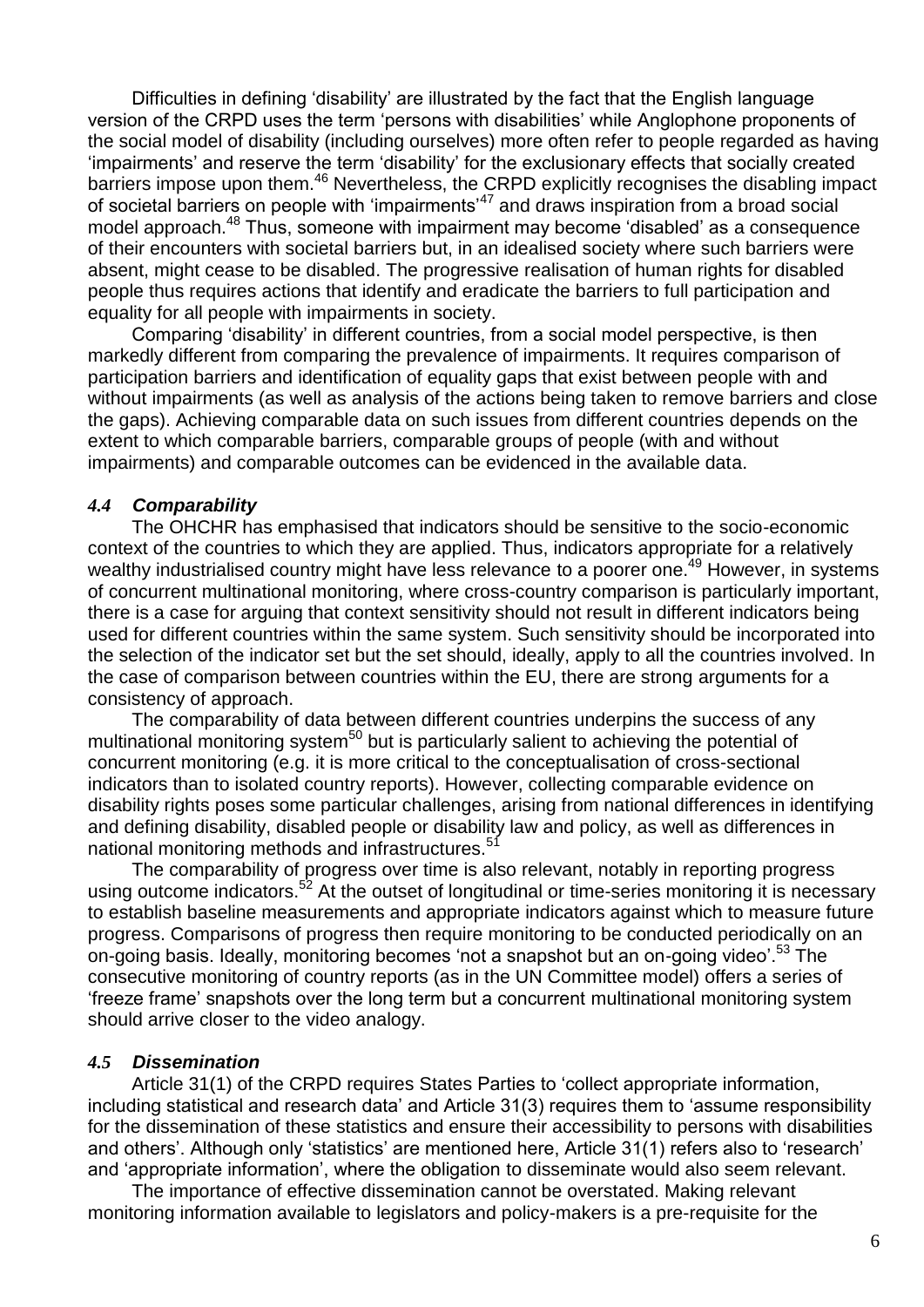development and evaluation of effective evidence-based policies. Making it available to disabled people, their organisations and civil society at large is a pre-requisite for public accountability and democratic engagement. Without an effective sharing of evidence, States cannot realise their obligation to fully involve disabled people in either monitoring or policy development.

The dissemination of data collected through concurrent multinational monitoring systems raises challenges – particularly where a large number of countries (and languages) may be involved. If these challenges can be overcome, however, the dissemination of more plural and dynamic data has some advantages over the publication of country reports.<sup>54</sup> Web technologies provide an obvious means to present and disseminate dynamic datasets in new ways and to support stakeholder engagement.<sup>55</sup> However, as with any dissemination format, effectiveness will also depend on their accessibility and usability by people with different types of impairment or language.

#### **5 Pragmatism: concurrent multinational monitoring in the European Union**

The remainder of this paper considers recent developments in concurrent multinational monitoring of disability rights within the EU, in light of the context and principles set out above. This section will first review some of the specificities of disability rights monitoring, on the basis of a social model approach. It will then consider how the distinctive EU context provides an opportunity structure for multinational monitoring and dissemination. The discussion will then move to examine the concurrent multinational monitoring tools recently developed under the auspices of ANED - Indicators of Disability Equality in Europe (IDEE) and the Disability Online Tool of the Commission (DOTCOM).

#### *5.1 Rights based measurement in the disability field*

The OHCHR guide to measurement and implementation in human rights monitoring did not address disability-specific issues in any depth, but, as we have proposed elsewhere<sup>56</sup> disability rights indicators may also be divided into three types that are broadly analogous to those proposed in its structure, process and outcome model (outlined at the beginning of this paper). Thus, particularly relevant in the disability field are indicators of entitlements as far as they exist in law or policy; indicators of accessibility, which evidence the accessibility of for instance goods, information, technologies, public transport vehicles and the built environment to people with impairments; and indicators of participation, which evidence the relative participation rates of people with impairments in key domains of every-day life. The first of these, indicators of rights in law, corresponds to OHCHR structural indicators. Indicators of accessibility and indicators of participation generally take the form of OHCHR process and also outcome indicators.

Taking these three types of disability equality indicator in reverse order, participation outcomes are clearly relevant to the realisation of specific CRPD rights (e.g. indicators of educational attainment or employment rates). Indeed, participation, inclusion and equality are fundamental principles of that instrument.<sup>57</sup> Measuring the participation gap experienced by people with impairments, when compared to people without impairments, raises the thorny question of identifying who is to be counted in each group. Thus, (unlike the indicators of accessibility, discussed below) participation indicators also requires identification of their impairment status.

The Washington City Group on Disability Measurement<sup>58</sup> (which reports to the UN Statistical Commission) has been working for the past decade to improve cross-national comparability in such statistics. Difficulties remain, however,<sup>59</sup> as national administrative definitions of 'disability' vary considerably. The usual approach is through standardised questions in general population surveys, which ask respondents if they regard themselves as having certain forms of functional or activity limitation. This is the approach currently favoured by the Washington Group<sup>60</sup> but its recommended questions often fail to distinguish between the limitations of impairment and the disabling effects of barriers (in the form of e.g. lack of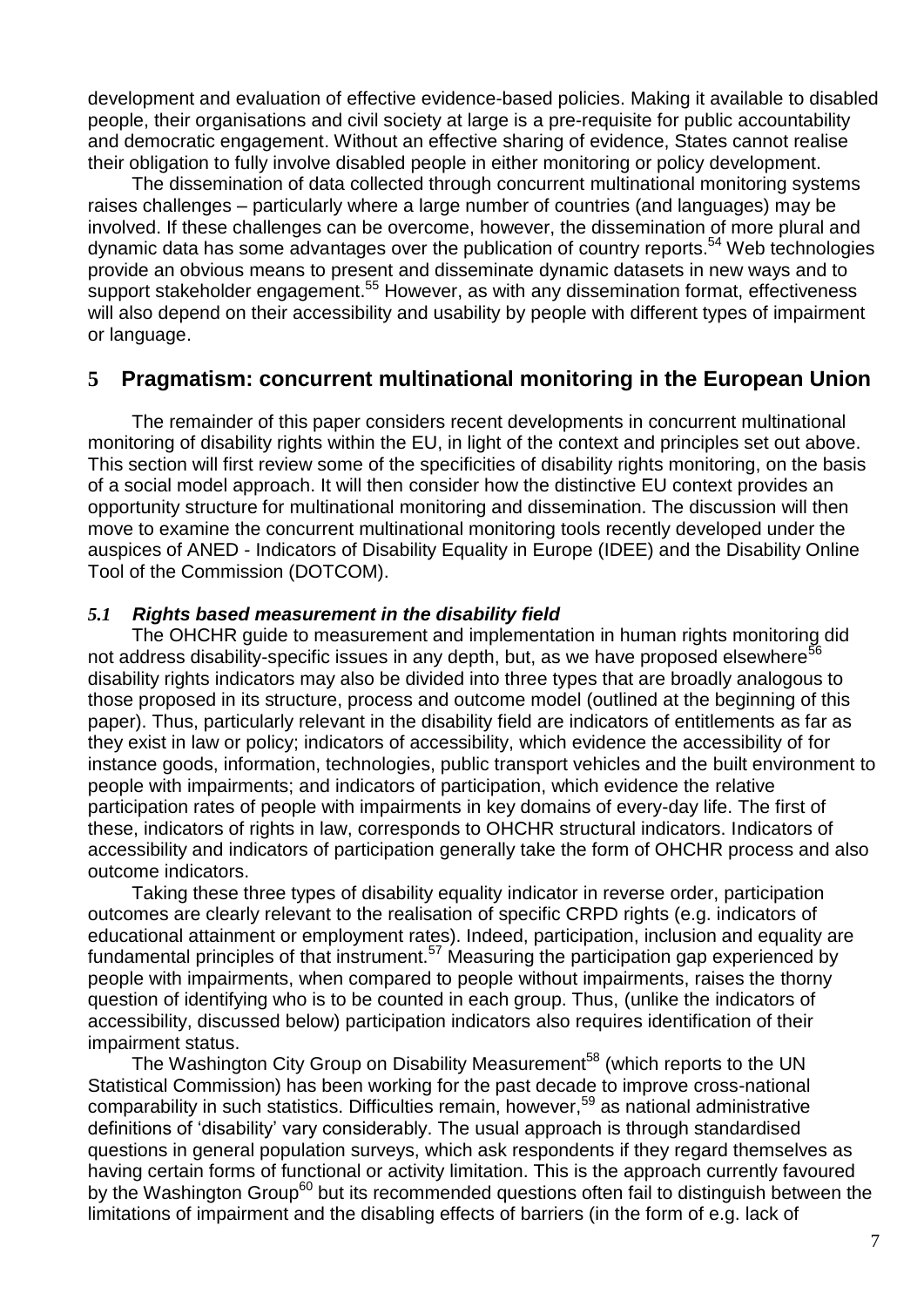accessibility or lack of personal assistance schemes). For example: 'Do you have difficulty (with self-care such as) washing all over or dressing?' and 'Using your usual (customary) language, do you have difficulty communicating, for example understanding or being understood?'.

It is easy to imagine the dilemma posed by such questions.<sup>61</sup> A person with a physical impairment may have difficulty in dressing or washing if unassisted but, when provided with adequate support (in the form of assistive devices or of personal assistance), may report no difficulty. Similarly, a person who uses sign language may have no difficulty communicating with someone who understands sign language but may otherwise experience considerable obstacles. Moreover, impairment and functional limitation are contested concepts embedded in social context, and cultural differences affect self-reporting and thus comparability between countries. It is important for such data limitations to be acknowledged.

A more sophisticated form of survey questioning has been piloted in recent years, in which self-identification of difficulties experienced in daily life might be separated from their perceived causes.<sup>62</sup> For the moment, however, participation outcome measures in EU countries are largely dependent on the self-categorisation of survey respondents into those who do state that they are limited in everyday activities by a long-term impairment or health condition, and those who do not.

Our second type of disability equality indicator seeks evidence of accessibility (a focus demanded by the principle of a social model approach, outlined earlier). Disability data systems have traditionally tended to focus on counting disabled people and their participation but overlooked the measurement of barriers to accessibility, attracting criticism from social model advocates.<sup>63</sup> The relevance of measuring social and environmental barriers was acknowledged by the World Health Organisation when, in 2001, it adopted environmental classifications within its International Classification of Functioning, Disability and Health (ICF), <sup>64</sup> New codes were introduced to enable classification of products and technology, natural and built environments, support and relationships, attitudes, and services, systems and policies. These could be combined with a grading scale for the 'extent of influence on functioning' but, unlike the social model approach, the ICF conceptualises environmental factors as contextual rather than as the primary causal factor in the creation of disability. The WHO typology is oriented to epidemiology rather than to rights, and predates the CRPD. A more rights-based approach to classifying disabling barriers is needed, drawing out the explicit rights to accessibility conveyed within that instrument. The first type of disability rights indicator, rights in law requires less explanation. The primary concern here is to evidence, often qualitatively, what the OHCHR terms the 'basic institutional mechanisms' that exist in the disability field. The Articles of the CRPD provide a clear reference point to help identify how these might be classified and defined, as we have shown elsewhere.<sup>65</sup> We turn now to the contingencies of monitoring these types of rights within the EU context.

#### *5.2 The contingencies of EU-level monitoring*

There is long-standing precedent for EU level data collection and monitoring of policies and outcomes in the Member States but the growing interest now attached to disability monitoring is driven by implementation of the European Disability Strategy 2010-2020.<sup>66</sup> This Strategy is oriented to facilitating implementation of the CRPD within the EU. One of its specific objectives is to establish appropriate governance structures to support this process, including by:

Significantly improving monitoring and evaluation by: creating conditions for improving the quality and comparability of data; developing relevant indicators and possibly common targets; collecting reliable data and statistics.<sup>67</sup>.

As suggested earlier in this paper, multinational monitoring offers the potential for added value in the context of an established regional organisation like the EU. It would enable the European Commission to facilitate the sharing of promising practices amongst its Member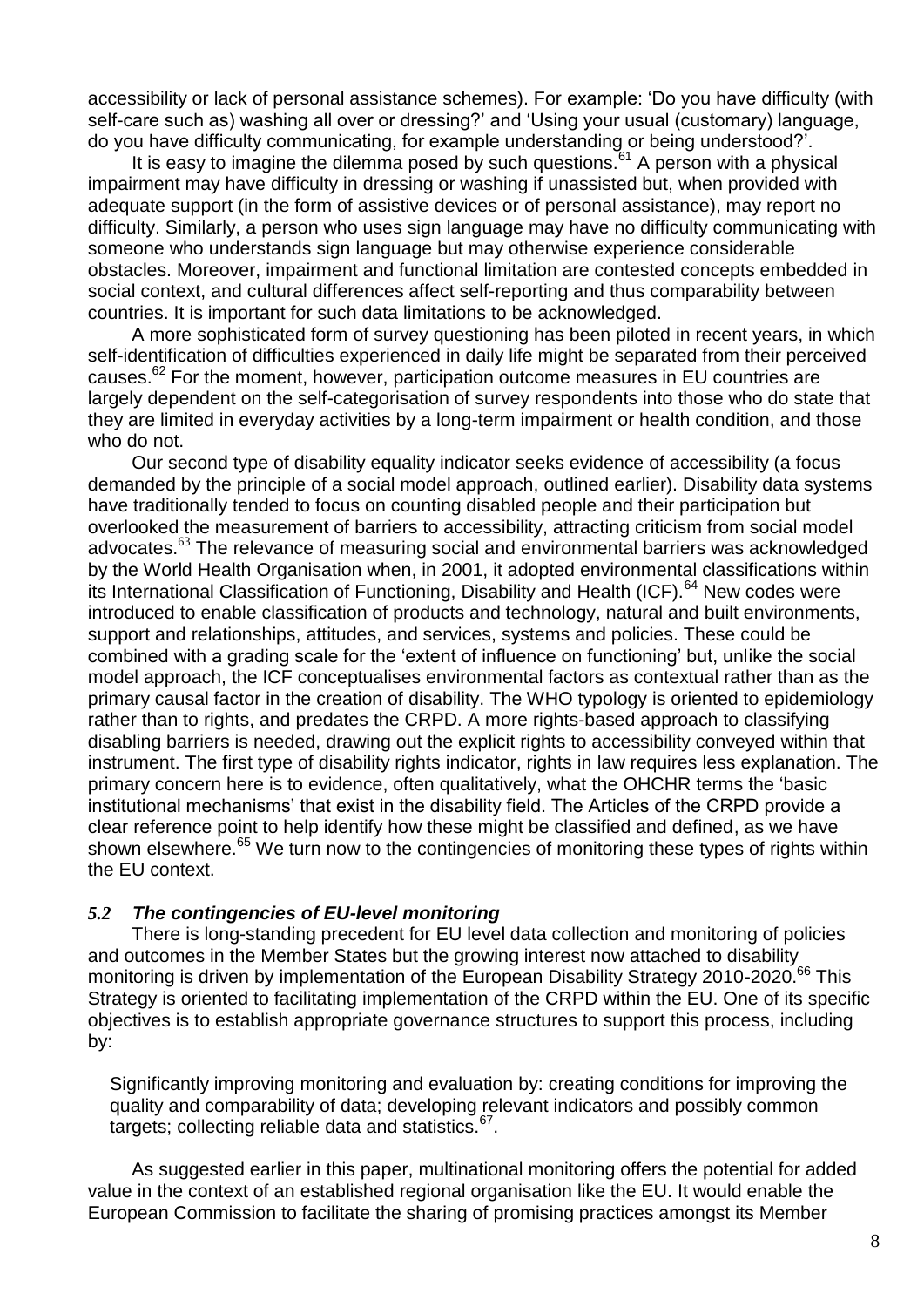States, to review where targeted advice is needed, and to propose new EU legislation or enforcement actions within its areas of competence. For example, mapping and monitoring the implementation of disability rights in the EU Member States can assist in monitoring the transposition of relevant EU law (e.g. the Employment Equality Directive<sup>68</sup> prohibiting disability discrimination in employment and occupation, or various transport Regulations that impose accessibility, non-discrimination and assistance requirements<sup>69</sup>). In such areas EU monitoring becomes hierarchical, but non-hierarchical monitoring is equally important to the attainment of EU strategic objectives and, for this reason, monitoring in policy areas beyond those in which EU law imposes obligations on Member States is nevertheless often supported by EU institutions. Thus, information gathered through collaborative, but non-binding mechanisms, plays an important role in assessing the effectiveness of current EU strategies and in shaping policy.<sup>70</sup> Tools for concurrent multinational monitoring of disability rights at EU-level must be developed with sensitivity to this legal and political context.

#### *5.3 EU-level monitoring mechanisms in the disability field*

A number of structures support the monitoring efforts of the European Commission in relation to disability rights. One of these is the European statistical agency Eurostat (one of the Commission's Directorates General), which has responsibility for the provision of relevant statistical information to help 'define, implement and analyse Community policies'.<sup>71</sup> The European Disability Strategy contains a series of commitments designed to strengthen disability-related statistics, through the work of Eurostat.<sup>72</sup>

In addition, the Commission has established two relevant networks of independent experts, largely consisting of university academics, to provide it with information and analysis – the European Network of Legal Experts in the Non-Discrimination Field (the Legal Network)<sup>73</sup> and the European Academic Network of Experts on Disability (ANED)<sup> $4$ </sup>. The former addresses progress toward implementation of non-discrimination and equality law, on a range of grounds, one of which is disability. The latter focuses exclusively on disability and although 'academic', includes strategic input from the European Disability Forum<sup>75</sup> and Age Platform Europe.<sup>76</sup> ANED addresses a range of policy issues of interest to the Commission and across the 34 EU Member, Candidate and Associate countries. It provides analysis on the extent to which disability is mainstreamed within EU legislation, statistics and policy exchange.<sup>77</sup> It publishes a range of quantitative and qualitative evidence relevant to disability rights monitoring.

Finally, the EU Agency for Fundamental Rights (FRA) was established in 2007 to provide EU institutions and Member States with 'assistance and expertise relating to fundamental rights'.<sup>78</sup> Unsurprisingly, its tasks include the collection, recording, analysis and dissemination of 'relevant, objective, reliable and comparable information and data<sup>'79</sup> and the development of methods and standards 'to improve the comparability, objectivity and reliability of data at European level<sup>'.80</sup> Its first disability project ran from 2009-2012 and resulted in the publication of a number of reports on the rights of people with mental health conditions and people with intellectual impairments.<sup>81</sup> As yet, FRA has not developed standardised indicators for use in monitoring disability rights, although it has begun to do so for children's rights.<sup>82</sup> Its 2011 annual conference focused on the topic of fundamental rights indicators and their development seems likely to become an important part of FRA's future work.<sup>83</sup> In 2012, the EU confirmed FRA as an independent body within the co-ordination mechanism required by Article 33 of the CRPD to monitor EU implementation of the CRPD. The monitoring of disability rights within the EU will thus become an increasing focus of FRA's work in coming years. It is already collaborating with ANED in the development of relevant monitoring indicators.

As noted at the outset, one of the limitations of traditional monitoring systems has been reliance on static outputs. In the EU disability rights context, monitoring has typically taken the form of country reports and synthesis report documents uploaded to archive websites of the Commission or its networks. One of the principle drawbacks of such reports is their lack of responsiveness to new developments – with the result that they become quickly out of date as they are overtaken by legal and policy changes. Further, the data gathered by different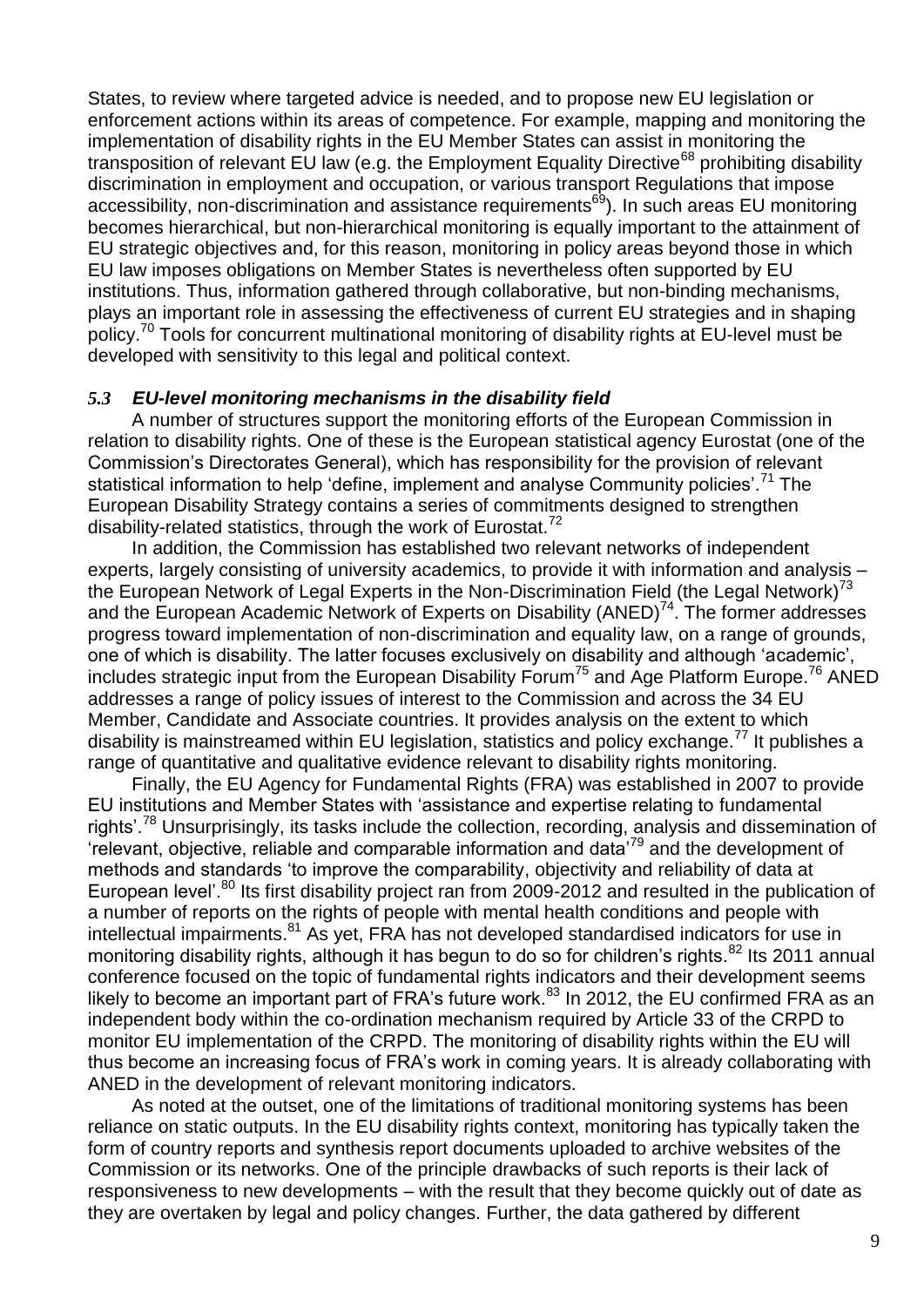networks or studies has been published in different places with no central point of access. The EU and its associated expert networks have collected a wealth of concurrent multinational data but limitations in updating facilities and in dissemination strategies have meant that the resulting evidence base has remained somewhat sporadic and fragmented. The next section will introduce tools recently developed under the auspices of ANED, in consultation with a range of stakeholders, that demonstrate the potential for an alternative, more dynamic approach to concurrent multinational monitoring.

#### *5.4 New tools for concurrent multinational monitoring*

As mentioned above, a key commitment in the European Disability Strategy is to improve EU-level disability rights monitoring. Prior to the current 10-year Strategy and the EU's ratification of the CRPD, Eurostat had been pursuing the potential for greater data harmonisation and integration of disability statistics in the EU surveys (e.g. via the European Statistical System and the UN Washington Group). At the same time, from 2008, ANED had also engaged in the scoping and conceptual development of disability indicators (as one strand in a larger work programme). The research began in 2008 with a review of emerging methodologies being used by other rights monitoring initiatives internationally.<sup>84</sup> At the same time, a systematic review was conducted to identify relevant data sources, with a focus on quantitative datasets of European comparative value.<sup>85</sup> Key findings and recommendations were discussed with network researchers from 29 countries, representatives of disabled people's organisations and European Commission staff at the end of 2008.<sup>86</sup>

The next stage, in 2009 (also prior to the new European Disability Strategy), was the conceptualisation of qualitative and quantitative rights based indicator proposals, consistent with the CRPD.<sup>87</sup> These were framed as 'Indicators of Disability Equality in Europe' (IDEE) arising from a working group including representatives of ANED, Disabled People's International, the World Health Organisation and Eurostat, and consultation with the Council of Europe working group on disability indicators, the European Disability Forum, the European Forum of Sign Language Interpreters, and other academics working in the development of comparative indicators. Proposals for quantitative disability indicators focused firstly on mirroring the main participation measures in the framework of the EU's Europe 2020 Strategy<sup>88</sup> – focusing on equality gaps for disabled people in education, employment and poverty. Nine core items are updated each year, with supplementary or demonstration indicators in new topic areas (e.g. accessibility or political participation). Thus, the IDEE framework provides some foundation for concurrent multinational monitoring through outcome indicators.<sup>89</sup> Up to this point, the qualitative dimension remained 'report' based.

In the third phase, during 2010-2011, the statistical development continued under the original IDEE title. In addition, work began on a new web-based policy mapping tool in support of the emerging European Disability Strategy. The Commission had pledged to introduce such a tool and it was envisaged that this would provide a structured, comparable and public record of the legal and policy measures adopted by each Member State, and by the EU, to implement the CRPD. Country level data would be collected, initially by ANED, with national governments having the opportunity to validate evidence relating to their country. A future mechanism enabling stakeholder organisations (notably disabled people's organisations) to comment on the effectiveness of the measures reported was also envisaged.<sup>90</sup>

Following initial design and testing in 2011, and consultation with members of the EU High Level Group of states representatives in the disability field, this was published as the 'Disability Online Tool of the Commission' (DOTCOM) in May 2012.<sup>91</sup> It was populated with data collected from 30 European countries, to which data from a further four countries has since been added. It should be noted that DOTCOM is an instrument of non-hierarchical monitoring, funded in its development by the European Commission, but maintained independently by ANED.

In its current form, the database contains descriptive data on relevant laws, policies and programmes, for each country and for the EU, against 43 items selected as relevant to implementation of the CRPD and within the scope of the European Disability Strategy. These 43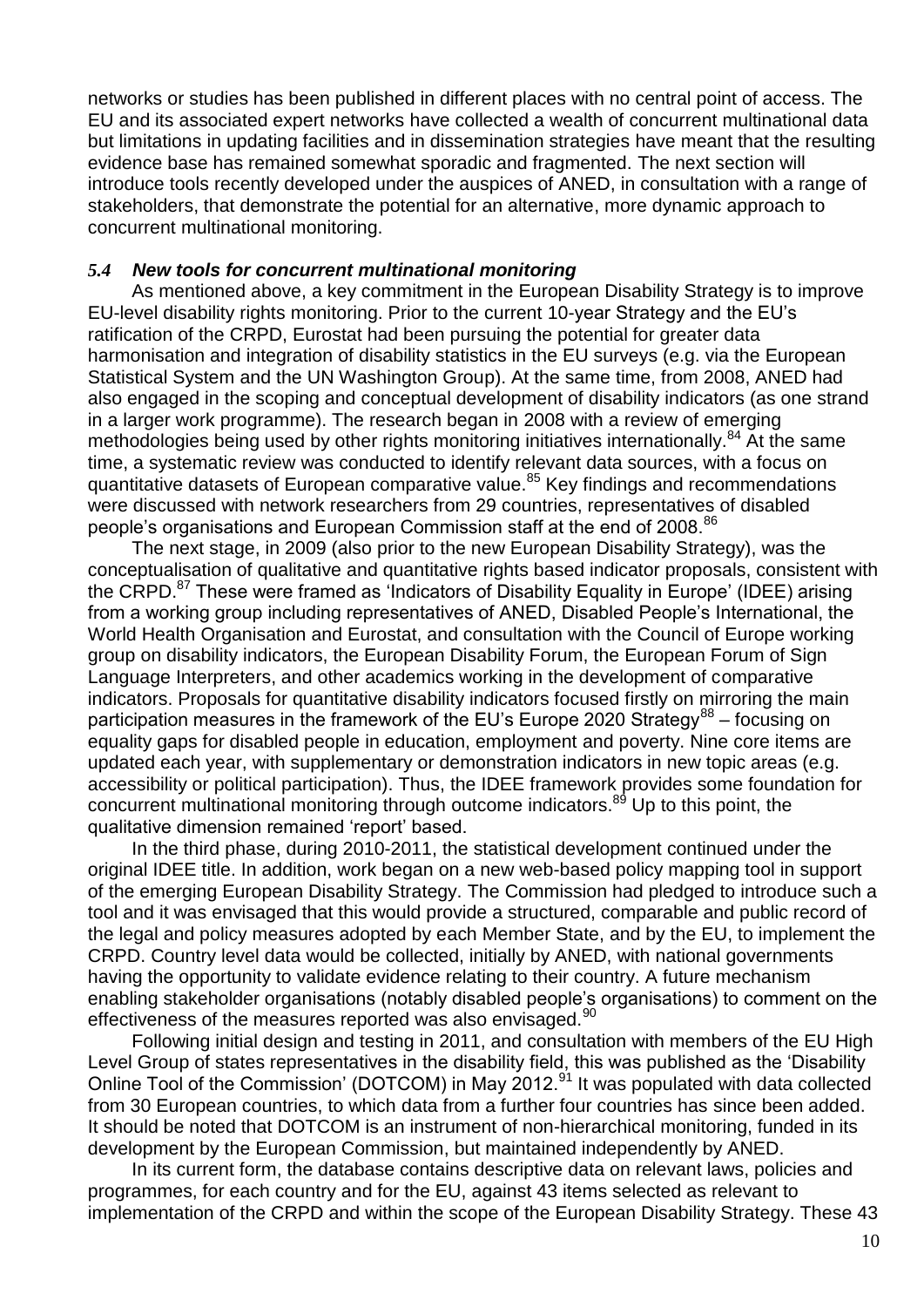items are divided into eight themes or headings, including: the status of the CRPD; the general legal framework for disability rights; accessibility legislation and standards; policies supporting independent living; education and training; employment; provisions for the collection of disability statistics and data; and, finally, awareness-raising, training and international action.

Under each theme there are currently between three and nine items– each one representing a specific action or obligation placed on States Parties to the CRPD. Thus, for example, Theme A (UN Convention status) follows the style of OHCHR 'structure' indicators, to establish: the country's ratification of the CRPD (A1) and Optional Protocol (A2), any interpretive declarations, reservations and objections (A3); its implementation of a comprehensive legislative review (A4); its establishment of the required focal point (A5); its governmental coordination mechanism relating to disability(A6); its independent monitoring mechanism (A7); its submission of official reports to the UN (A8); and, any known shadow reports (A9).

For each individual item, there is a factual summary description, written in English, with supporting web links to national legislation, official sources or other documented evidence. In total, the DOTCOM database describes and evidences more than 1,500 distinct policy measures across 34 countries and the EU (a combined account in excess of 300,000 words with more than 3,000 supporting links to primary sources). Its immediate benefit since 2012 has been an unprecedented new level of access to knowledge about disability policies in European countries (for policy makers and also for civil society, researchers and the general public).

Its second benefit, as alluded to earlier, is that DOTCOM differs from a traditional repository of country 'reports' through its use of a relational database architecture with options for concurrent updating, scrutiny and reporting. Its innovative architecture for data management and retrieval combines the advantages of concurrent monitoring (any individual item from any country may be updated at any time) with the familiarity of traditional 'reports' (the data can be combined and exported in 'country report' form, as well as other forms).

Thus, the web interface, its underlying database and content management system allows individual items or supporting references to be updated by the contributing experts without the need to rewrite or republish whole country reports. It allows end users to make bespoke searches and to compile cross-tabulated reports suited to their specific needs. For example, an end user can compile and download a 'country report' (e.g. containing structured national evidence on all 43 items for 'Slovakia'), or a thematic report (e.g. containing evidence on three 'Transport Accessibility' items for 'EU Member States'), or any combination of multiple items and countries. Any of these reports can be exported in document (Word, PDF) or tabulated (Excel spreadsheet) form. In principle, if the data can be maintained, such a system would allow for scrutiny of the state-of-play in any country at any time. Information about what changes have been made over time in any particular country is, however, not publicly available through DOTCOM – although details of changes are recorded, thereby creating the possibility of enabling such longitudinal searches in the future.

The publication of DOTCOM represents the culmination of a considerable amount of work by many people over a period of several years. However, it is in its early stages. Three main respects in which it might be further developed can be identified. First, DOTCOM does not yet include the facility to enable disabled people's organisations, or other stakeholders, to enter evaluations of the effectiveness or impact of an item in the database (although the technical facility exists to allow comments or document uploads, such as shadow reports, to be attached to any country-specific item). It is to be hoped that it will be feasible to realise the Commission's original vision by the addition of this feature, which would greatly enhance the value of the tool. Without it, the principle of 'involvement', outlined earlier, will not be fulfilled.

The addition of such a facility would require pragmatism and a consideration of practicalities. Allowing any visitor to the site to add comments would undermine the authority and validation of the data (although it might be possible to develop open forums outside but in parallel with the structure of the tool). A pragmatic approach in the EU disability context might be to grant contributor rights to the umbrella disability organisations of each country and of the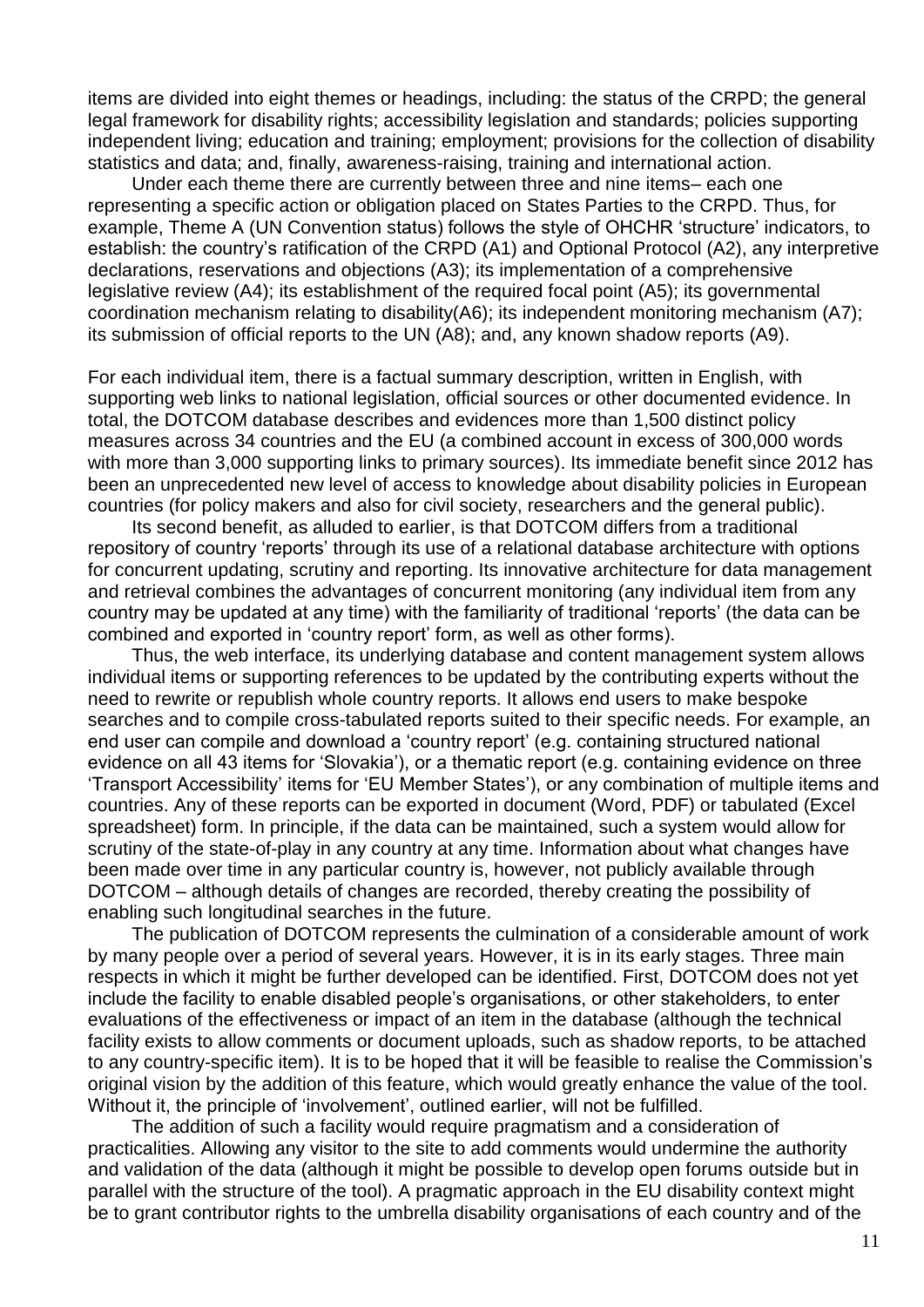EU (for example, represented by the full member national councils and full member NGOs of the European Disability Forum). In an ideal world, where resources were plentiful, the tool would also be made available in the languages of all its constituent countries (in the case of DOTCOM, translation and updating in all of the EU's 25 languages would be a challenge beyond current resource allocation).

Second, the 43 policy items already included in DOTCOM are loosely linked to the 'areas for action' in the European Disability Strategy 2010-2020. DOTCOM thus operates more explicitly as a monitoring tool for the EU Strategy than for the CRPD in its entirety. Significant CRPD obligations (such as access to justice) do not yet appear in DOTCOM. There is no technical reason why the current typology should not be expanded, if political consensus and resources for the collection and processing of additional data could be delivered.

Third, the dynamic reporting of qualitative data provided by DOTCOM could be linked to statistical outcome data of the kind piloted via IDEE (and where possible, disaggregated by sex, age, ethnicity, type of impairment, etc). Such an integrated system would go a considerable way to fulfilling the vision of the OHCHR, as well as the potential of a concurrent multinational system. While the data challenges are considerable, this has not deterred the EU from funding an innovative development with a pragmatic acceptance that indicator systems are 'learning-bydoing instruments'.<sup>92</sup> This acceptance, it is hoped, will help to ensure that in the not-too-distant future such tools can be enhanced in the ways suggested here.

## **6 Conclusion**

In human rights monitoring, there is both an appetite and a need for new systems and tools. In this article, we have explored the potential contributions of concurrent multinational monitoring and outlined the principles underpinning the development of any such system in the field of disability. Those principles were used to frame the development of IDEE and DOTCOM and they continue to provide inspiration for the on-going refinement of these tools. Both DOTCOM and IDEE have made new and valuable contributions to disability rights monitoring in Europe, in terms of methodology and content. DOTCOM, in particular, illustrates how concurrent multinational monitoring can be enhanced by interactive web technologies that move authorship, scrutiny and dissemination beyond the static reporting models on which so much reliance has hitherto been placed.

Nevertheless, these tools are in development and our aim (resources and capacity permitting) is to move closer toward an integrated system of mapping and monitoring, in which qualitative and quantitative evidence can be combined and in which all five of the principles outlined in Section 4 are fulfilled. Integrating DOTCOM and IDEE would provide more direct links between evidence of structure and process (e.g. employment policies and programmes) and outcome indicators (e.g. employment rates) and come closer to the integrated indicators approach advocated by OHCHR.<sup>93</sup> Alongside statistical indicators of outcome, it will be important to devise a facility to input evaluative evidence from disabled people's organisations, and perhaps other civil society actors. However, these aspirations notwithstanding, a valuable and significant exercise of 'learning by doing' is now well underway. The advent of tools such as DOTCOM heralds a new era in disability rights monitoring. It provides a central access point for data on a wide range of issues, and a dynamic structure for bespoke data retrieval and reporting. It offers the potential for up-to-date knowledge about the realisation of rights, which the addition of outcome and evaluation evidence would greatly enhance.

The process of conceptualising and developing DOTCOM and IDEE has been interesting and challenging. It has demonstrated the importance of collaboration across disciplines<sup>94</sup> (expertise in law, social policy, statistics and engineering all being essential) and collaboration across countries (requiring, as it has, expertise in the legal and policy developments of 34 countries). It owes much to the European Commission's entrepreneurship and commitment to multinational monitoring in the disability field. It is likely that national governments may, initially at least, be reluctant to participate in concurrent multinational monitoring tools precisely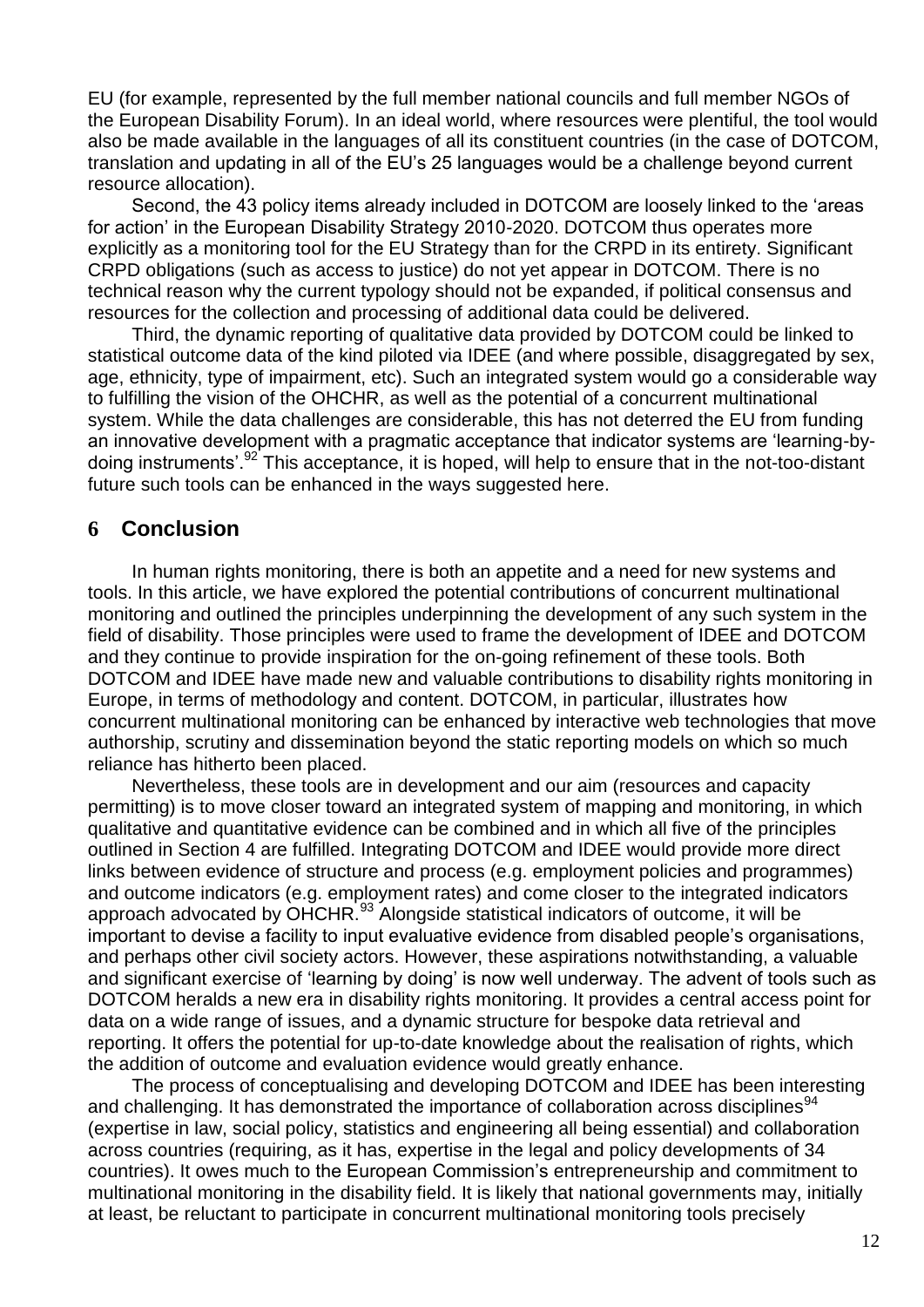because of their potential to facilitate comparisons of human rights performance. The involvement of independent experts (from academia or NGOs) is therefore likely to remain key to the establishment and maintenance of such systems.

These considerations provide useful information for those seeking to develop similar tools in other contexts. Within the EU, factors that have nurtured the development of DOTCOM might also be used to nurture similar concurrent monitoring tools in contexts such as gender equality or Roma inclusion. The EU's ratification of the CRPD has provided a powerful incentive to enhancing monitoring efforts in the disability field but the disability experience could now be used as an example to inspire the development of similar monitoring tools in other fields. Beyond the EU, concurrent multinational monitoring tools such as DOTCOM might also prove helpful. Collaborative working and funding are pre-requisite to any such enterprise. It may, however, be possible to build on existing networks and to reduce expenditure by, for instance, populating benchmark information from reports already submitted by States and civil society to relevant treaty monitoring bodies. In time, the increased availability of such data might well motivate national governments to collaborate with database managers to ensure that entries relating to their countries are free from inaccuracies and up-to-date. In this way, it is possible to imagine similar concurrent multinational monitoring tools coming into existence without excessive cost.

To conclude, concurrent multinational monitoring of disability rights in the EU has entered a new phase with the publication of DOTCOM. Further work and development is needed to ensure that underpinning principles are more fully substantiated and its long-term value will depend on the extent to which it can be maintained and developed within the resources and political contingencies of the EU. Nevertheless, it already offers a pragmatic solution to the difficulties identified in previous EU monitoring efforts in the disability field. In the current hunt for new and innovative human rights monitoring tools it offers an important contribution – facilitating cross-country comparisons and the sharing of good practice. It demonstrates the potential for a more dynamic method of collecting and disseminating evidence in human rights monitoring systems. Web-enabled database technologies, and collaborative working environments, have the potential to replace the fixed structures of traditional 'report' systems with more dynamic and participatory alternatives. We would urge human rights organisations, academics and monitoring bodies to give serious consideration to these options.

l

<sup>&</sup>lt;sup>1</sup> P Gready, 'Reasons to Be Cautious about Evidence and Evaluation: Rights-based Approaches to Development and the Emerging Culture of Evaluation', *Journal of Human Rights Practice* 1 (2009): 380.  $<sup>2</sup>$  Ibid.</sup>

 $3$  For an excellent review of the range of work conducted in this field (together with helpful analysis and critique) see T Landman and E Carvalho, *Measuring Human Rights* (London: Routledge, 2010).

<sup>4</sup> OHCHR Human Rights Indicators: A Guide to Measurement and Implementation (New York/Geneva: UN, 2012) HR/PUB/12/5; OHCHR, *Report on Indicators for Promoting and Monitoring the Implementation of Human Rights*  (New York/Geneva: UN, 2008) *HRI/MC/2008/3);* OHCHR*, Report on Indicators for Monitoring Compliance with International Human Rights Instruments* (New York/Geneva: UN, 2006.) HRI/MC/2006/7.

<sup>5</sup> OHCHR (2012), above n 4, and Office of the High Commissioner for Human Rights, *Report on Indicators for Promoting and Monitoring the Implementation of Human Rights (HRI/MC/2008/3), 20th meeting of chairpersons of the human rights treaty bodies* (Geneva: UN, 2008).

<sup>6</sup> T Landman, 'Measuring Human Rights: Principle, Practice, and Policy', *Human Rights Quarterly* 26(4) (2004): 906. See also Landman and Carvalho, above n 3.

<sup>7</sup> OHCHR (2008), above n 4: para 18.

 $8$  OHCHR (2008), above n 4

<sup>9</sup> G. de Beco, 'Human Rights Indicators: From Theoretical Debate to Practical Application' *Journal of Human Rights Practice*, 5 (2013): 380.

<sup>10</sup> R. Archer, 'Introduction to the Special Issue: Where is the Evidence?', *Journal of Human Rights Practice* 1 (2009): 333

<sup>11</sup> E. Felner, 'Closing the "Escape Hatch": A Toolkit to Monitor the Progressive Realization of Economic, Social, and Cultural Rights', *Journal of Human Rights Practice*, 1 (2009): 402.

Landman and Carvalho, above n 3, p. 131.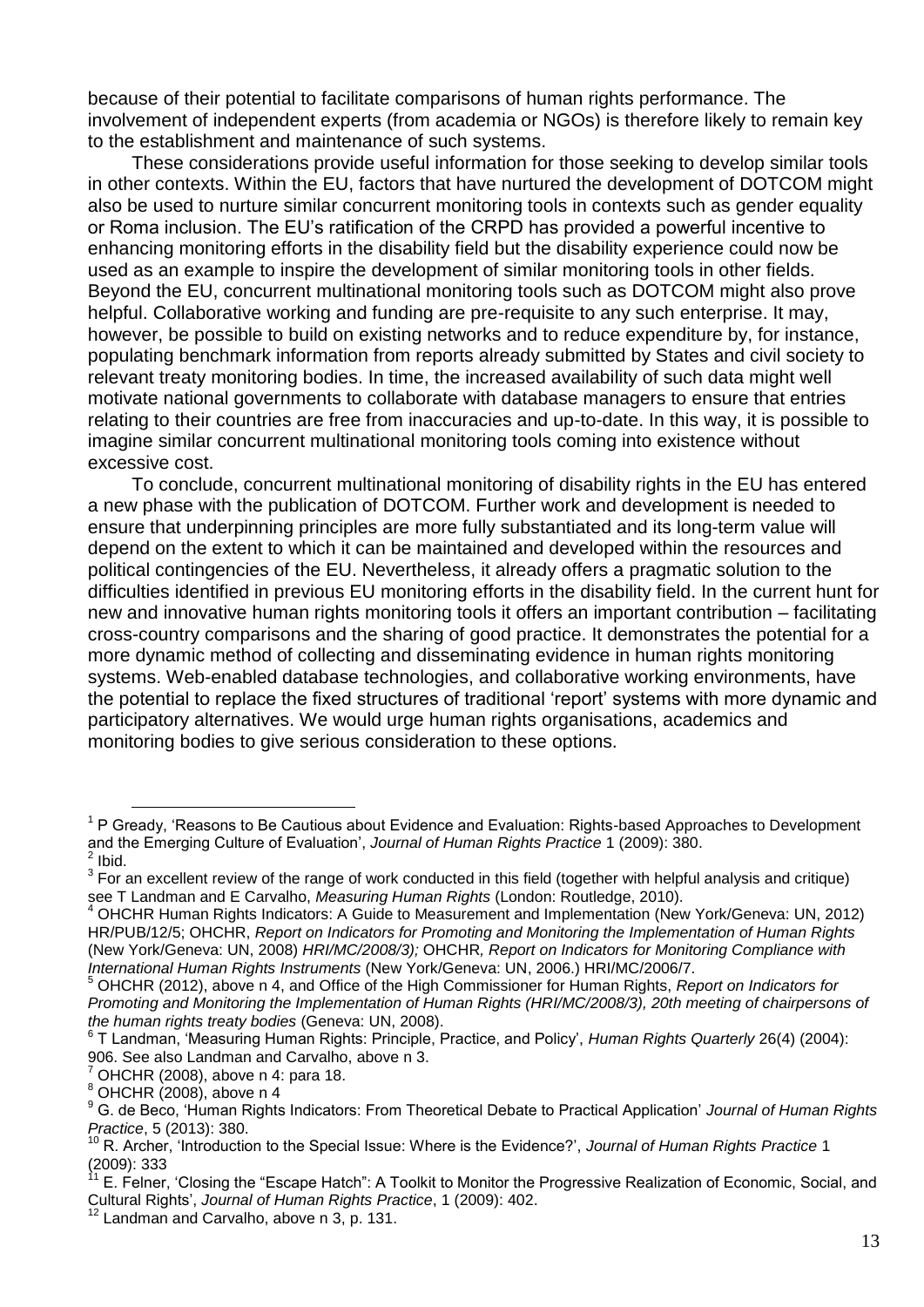-<sup>13</sup> See further M Rioux, P Pinto and G Parekh (eds) *Advancing Rights: Politics of Disability, Monitoring and Social Change* (Toronto: Canadian Scholars Press/Disability Rights Promotion International, 2014).

<sup>14</sup> See generally M Stein and J Lord, 'Monitoring The Convention on the Rights of Persons with Disabilities: Innovations, Lost Opportunities, and Future Potential', *Human Rights Quarterly* 32(2) (2010): 689

<sup>15</sup> CRPD, Article 35. See also United Nations Committee on the Rights of Persons with Disabilities, *Guidelines on Treaty-Specific Document to be Submitted by States Parties under Article 35(1) of the Convention on the Rights of Persons with Disabilities* (Geneva: UN, 2009).

<sup>16</sup> CRPD, Article 31.

<sup>17</sup> CRPD, Article 33. See further A Hoefmans and G de Beco, '*The UN Convention on the Rights of Persons with Disabilities: An Integral and Integrated Approach to the Implementation of Disability Rights* (Background document prepared for the international conference. 'Work Forum for the Implementation of the UN Convention on the Rights of Persons with Disabilities', Brussels (18-19 November 2010) available at

[http://www.socialsecurity.fgov.be/eu/docs/agenda/18-19\\_11\\_10\\_background\\_document.pdf](http://www.socialsecurity.fgov.be/eu/docs/agenda/18-19_11_10_background_document.pdf) (accessed July 18, 2013); G. De Beco, ['Article 33\(2\) of the UN Convention on the Rights of Persons with Disabilities: Another Role for](http://www.nqhr.net/table_of_content.aspx?sy=2011&pn=1)  [National Human Rights Institutions?',](http://www.nqhr.net/table_of_content.aspx?sy=2011&pn=1) *Netherlands Human Rights Law Quarterly* 4(1) (2011); Mental Disability Advocacy Center, *Building the Architecture for Change: Guidelines on Article 33 of the UN Convention on the Rights of Persons with Disabilities* (Budapest: MDAC, 2011); Office of the High Commissioner for Human Rights, *Thematic Study by the OHCHR on the Structure and Role of National Mechanisms for the Implementation and Monitoring of the CRPD. A/HRC/13/29*, 22 December 2009 available at

<http://www2.ohchr.org/english/bodies/hrcouncil/docs/13session/A-HRC-13-29.pdf> (accessed July 21, 2013).

See CRPD, Articles 4(3) and 33(3) and, for further discussion, G Quinn, 'Resisting the "Temptation of Elegance": Can the Convention on the Rights of Persons with Disabilities Socialise States to Right Behaviour?' in *The UN Convention on the Rights of Persons with Disabilities: European and Scandinavian Perspectives*, ed. A Arnardóttir and G Quinn (Leiden: Martinus Nijhoff Publishers, 2009), 215-256; Mental Disability Advocacy Center, *Building the Architecture for Change: Guidelines on Article 33 of the UN Convention on the Rights of Persons with Disabilities* (Budapest: MDAC, 2011).

Mark Priestley is scientific director of the Academic Network of European Disability experts (ANED) and Anna Lawson is a member of its core research team. ANED has been funded 2008-2014 by the EU PROGRESS initiative to the value of €3.95m.

<http://www.disability-europe.net/dotcom> (accessed July 17, 2013).

<sup>21</sup> This distinction bears some similarity to the distinction between 'linear' and 'circular' approaches identified in, T Collins, 'The Significance of Different Approaches to Human Rights Monitoring: A Case Study of Child Rights', *The International Journal of Human Rights*, 12(2) (2008): 159-187

<sup>22</sup> [www.ohchr.org/en/hrbodies/crpd/pages/crpdindex.aspx](http://www.ohchr.org/en/hrbodies/crpd/pages/crpdindex.aspx) (accessed July 17, 2013).

<sup>23</sup> See the articles contained in A Mukherjee (ed), *International Journal of Human Rights: Special Issue on Torture Prevention and Disability,* 16(6)(2012).

<sup>24</sup> <http://drpi.research.yorku.ca/> (accessed July 17, 2013).

25 [www.freedomhouse.org](http://www.freedomhouse.org/) (accessed 21 July 2013).

<sup>26</sup> For general discussion of which, see E Bericat, 'The European Gender Equality Index: Conceptual and Analytical Issues' *Social Indicators Research* (2011).

<sup>27</sup> World Health Organisation, *The World Health Organisation and the World Bank, The World Disability Report* (WHO, 2011) available at [http://whqlibdoc.who.int/publications/2011/9789240685215\\_eng.pdf](http://whqlibdoc.who.int/publications/2011/9789240685215_eng.pdf) (accessed July 20, 2013).

<sup>28</sup> See e.g. Office of the High Commissioner for Human Rights, 'Strengthening the Human Rights Treaty Body System' (New York/Geneva: United Nations, 2012) - A/66/860; and, for on-going developments, [http://www.ohchr.org/EN/HRBodies/HRTD/Pages/TBStrengthening.aspx.](http://www.ohchr.org/EN/HRBodies/HRTD/Pages/TBStrengthening.aspx)

More generally, see *Human Rights Law Review Special Issue, 'Reform of the UN Human Rights Machinery'*, vol. 7 (2007); P Alston and J Crawford (eds), *The Future of UN Human Rights Treaty Monitoring* (Cambridge: Cambridge University Press, 2000)

Quinn, above n 18.

<sup>30</sup> Office of the High Commissioner for Human Rights, *Human Rights Indicators: A Guide to Measurement and Implementation* (New York/Geneva: UN, 2012) HR/PUB/12/5, p 30.

<sup>31</sup> Ibid. See also T Landman, 'Measuring Human Rights: Principle, Practice, and Policy', *Human Rights Quarterly* 26(4) (2004): 906, 909; and R Barsh, 'Measuring Human Rights: Problems of Methodology and Purpose', *Human Rights Quarterly* 15 (1993): 87.

<sup>32</sup> P Pinto, 'Monitoring Human Rights: A Holistic Approach' in MH Rioux, L Basser and M Jones (eds), *Critical Perspectives on Human Rights and Disability Law (*Leiden and Boston: Martinus Nijhoff Publishers / Brill Academic, 2011): 455-456.

<sup>33</sup> M Graziadei, 'Legal Transplants and the Frontiers of Legal Knowledge', *Theoretical Inquiries in Law* 10(2) (2009): 15.

<sup>34</sup> Council Decision 2010/48/EC of 26 November 2009 concerning the conclusion, by the European Community, of the United Nations Convention on the Rights of Persons with Disabilities [2010] OJ l 303/16.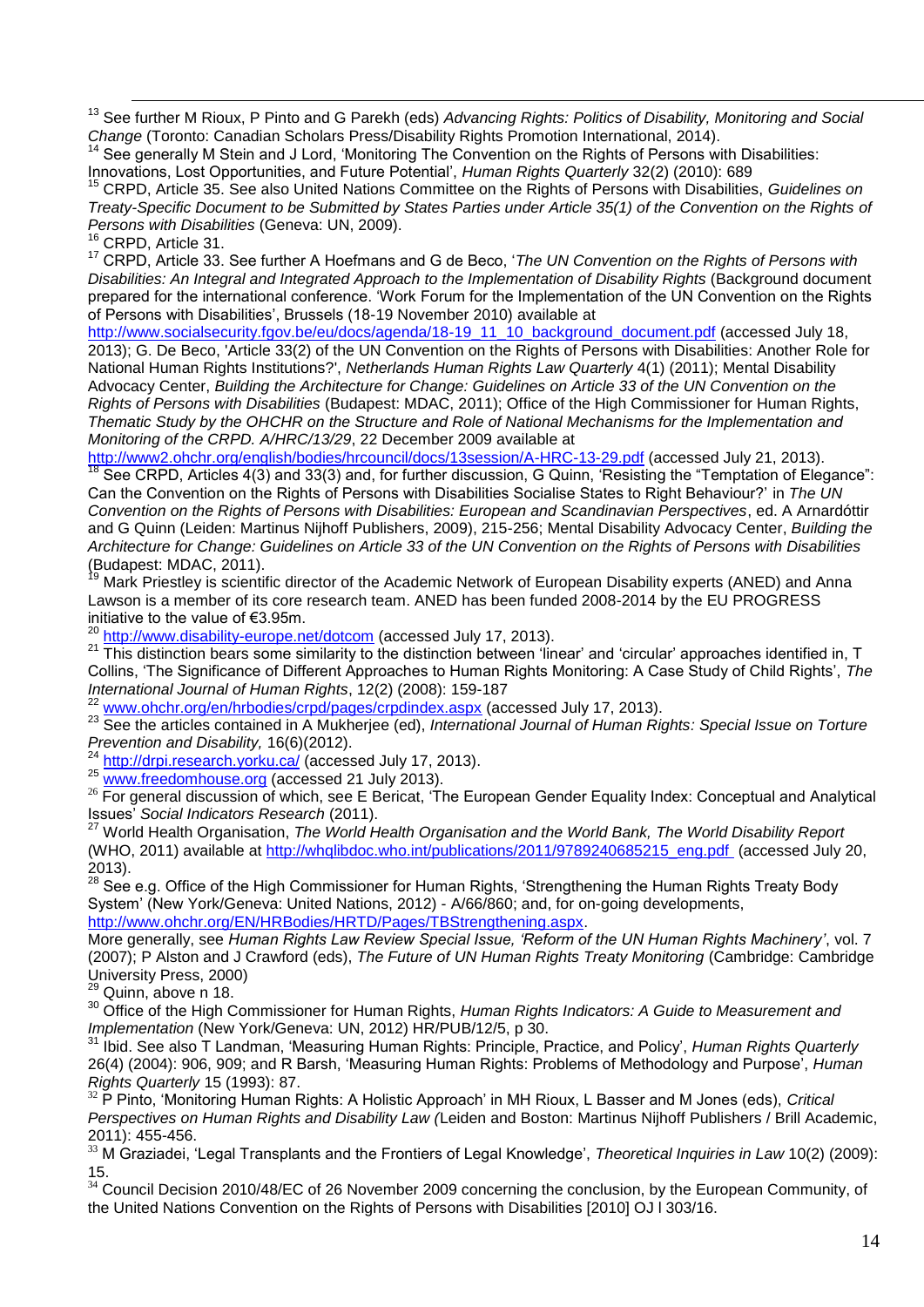-<sup>35</sup> See further European Foundation Centre, *Study on Challenges and Good Practice in the Implementation of the UN Convention on the Rights of Persons with Disabilities VC/2008/1214* (Brussels: European Commission, 2010); L Waddington, 'The European Union and the United Nations Convention on the Rights of Persons with Disabilities: A Story of Exclusive and Shared Competences', *Maastricht Journal* 18 (2011): 411.

<sup>36</sup> Graziadei, above n 33.

<sup>37</sup> Reported in A Lawson and M Priestley, *Monitoring the Implementation of the UN Convention on the Rights of Persons with Disabilities in Europe: Principles for the Identification and Use of Indicators (*ANED, 2009), section 3.1 available at

<http://www.disability-europe.net/theme/monitoring-rights/reports-monitoring-rights> (accessed July 18, 2013).

38 See generally M Stein and J Lord, 'Jacobus tenBroek, Participatory Justice, and the UN Convention on the Rights of Persons with Disabilities', *Texas Journal of Civil Liberties and Civil Rights*13 (2008): 167

<sup>39</sup> G de Burca, 'The European Union in the Negotiation of the UN Disability Convention', *European Law Review*35(2) (2010): 174; S Tromel, 'A Personal Perspective on the Drafting History of the United Nations Convention on the Rights of Persons with Disabilities' in *European Yearbook of Disability Law*, ed. G Quinn and L Waddington (Antwerp/Oxford/Portland: Intersentia, 2009): 115-138.

<sup>40</sup> [www.ideanet.org/uploads/Flash/IDRM\\_map\\_06.swf \(](http://www.ideanet.org/uploads/Flash/IDRM_map_06.swf)accessed July 21, 2013).

[www.yorku.ca/drpi](http://www.yorku.ca/drpi) (accessed July 17, 2013).

<sup>42</sup> See generally T Degener, 'Intersections Between Disability, Race and Gender in Discrimination Law' in *EU Non-Discrimination Law and Intersectionality: Investigating the Triangle of Racial, Gender and Disability Discrimination,* ed. D Schiek and A Lawson (London: Ashgate, 2011) 29-46; A Lawson, 'Disadvantage at the Intersection Between Race and Disability: Key Challenges for Equality Law' in Schiek and Lawson, ibid: 47-61; Lawson and Priestley, above n 37: section 3.5.

<sup>43</sup> A point made particularly clearly in O Arnardóttir, 'A Future of Multidimensional Disadvantage Equality?' in Arnardóttir and Quinn above n 18: 41-66; A Hendriks, 'The UN Disability Convention and (Multiple) Discrimination: Should EU Non-Discrimination Law be Modelled Accordingly?', in *European Yearbook of Disability Law,* ed. L Waddington and G Quinn (Antwerp, Oxford and Portland: Intersentia, 2010) 7-27.

<sup>44</sup> UN Committee on the Rights of Persons with Disabilities, *Guidelines on Treaty-Specific Document to be Submitted by States Parties under Article 35(1) of the Convention on the Rights of Persons with Disabilities* (Geneva, UN, 2009): para 3.2(h).

 $45$  The EU ratified or, in the language of Article 43 of the CRPD 'formally confirmed', the CRPD in December 2010. <sup>46</sup> C Barnes and G Mercer, *Exploring Disability: A Sociological Introduction (2nd Edition)* (Cambridge: Polity Press, 2010); F Finkelstein, 'Representing Disability', in *Disabling Barriers—Enabling Environments,* ed. J Swain, S French, C Barnes and C Thomas *(*London: Sage, 2004): 13-20; R Kayess and P French, 'Out of Darkness into Light? Introducing the Convention on the Rights of Persons with Disabilities', *Human Rights Law Review* 8 (2008): 1; R Traustadóttir, 'Disability Studies, The Social Model and Legal Developments' in Arnardóttir and Quinn above n 18: 3-16; M Oliver and C Barnes, *The New Politics of Disablement*: (Basingstoke: Palgrave Macmillan, 2012). See, in particular, Article 1.

48 For an excellent discussion of the complexities of the manifestation of the social model of disability within the CRPD, see R Kayess and P French, above n 46.

 $49$  OHCHR (2008), above n 4: para 16.

<sup>50</sup> Its importance was recognised at the UN International Seminar on Measurement of Disability in New York, June 2001 - [www.unstats.un.org/unsd/disability/Seminar%202001.html](http://unstats.un.org/unsd/disability/Seminar%202001.html) (accessed July 21, 2013).

<sup>51</sup> P Pinto, M Dinca-Panaitescu. and R Samson, *DRPI National Law and Policy Monitoring Template* (Toronto:

DRPI, 2011) available at<http://drpi.research.yorku.ca/resources/LawPolicyTemplate> (accessed July 21, 2013). <sup>52</sup> Lawson and Priestley, above n 37, section 3.2.1.

<sup>53</sup> Disability Rights Promotion International, *Moving Forward: Progress in Global Disability Rights Monitoring* (Toronto: 2007), available at <u>drpi. www.yorku.ca/drpi</u>, (accessed July 17, 2013).

Lawson and Priestley, above n 37: section 3.6.

<sup>55</sup> A potential identified by S. Cohen, *Denial and Acknowledgement: The Impact of Information About Human Rights Violations* (Jerusalem: Center for Human Rights, The Hebrew University, 1995): 9

<sup>56</sup> M Priestley and A Lawson, *Indicators of Disability Equality in Europe (IDEE): A Preliminary List of Indicator Proposals for Discussion (*ANED, 2009) available at

<http://www.disability-europe.net/theme/comparative-data/reports-comparative-data> (accessed July 20, 2013). CRPD, Article 3

58 [http://www.cdc.gov/nchs/washington\\_group.htm](http://www.cdc.gov/nchs/washington_group.htm) (accessed July 21, 2013).

<sup>59</sup> WHO, above n 27: ch 2.

<sup>60</sup> Washington Group, *Revised Census Questions on Disability Endorsed by the Washington Group*, (UN, 2007) available at<http://unstats.un.org/unsd/censuskb20/Attachment464.aspx> (accessed July 21, 2013).

Lawson and Priestley, above n 37, section 3.3.

 $62$  For example, incorporating the so-called 'European module on social integration and disability' (EDSIM) in the European Core Health Interview Survey, although no comparative data is yet available for analysis.